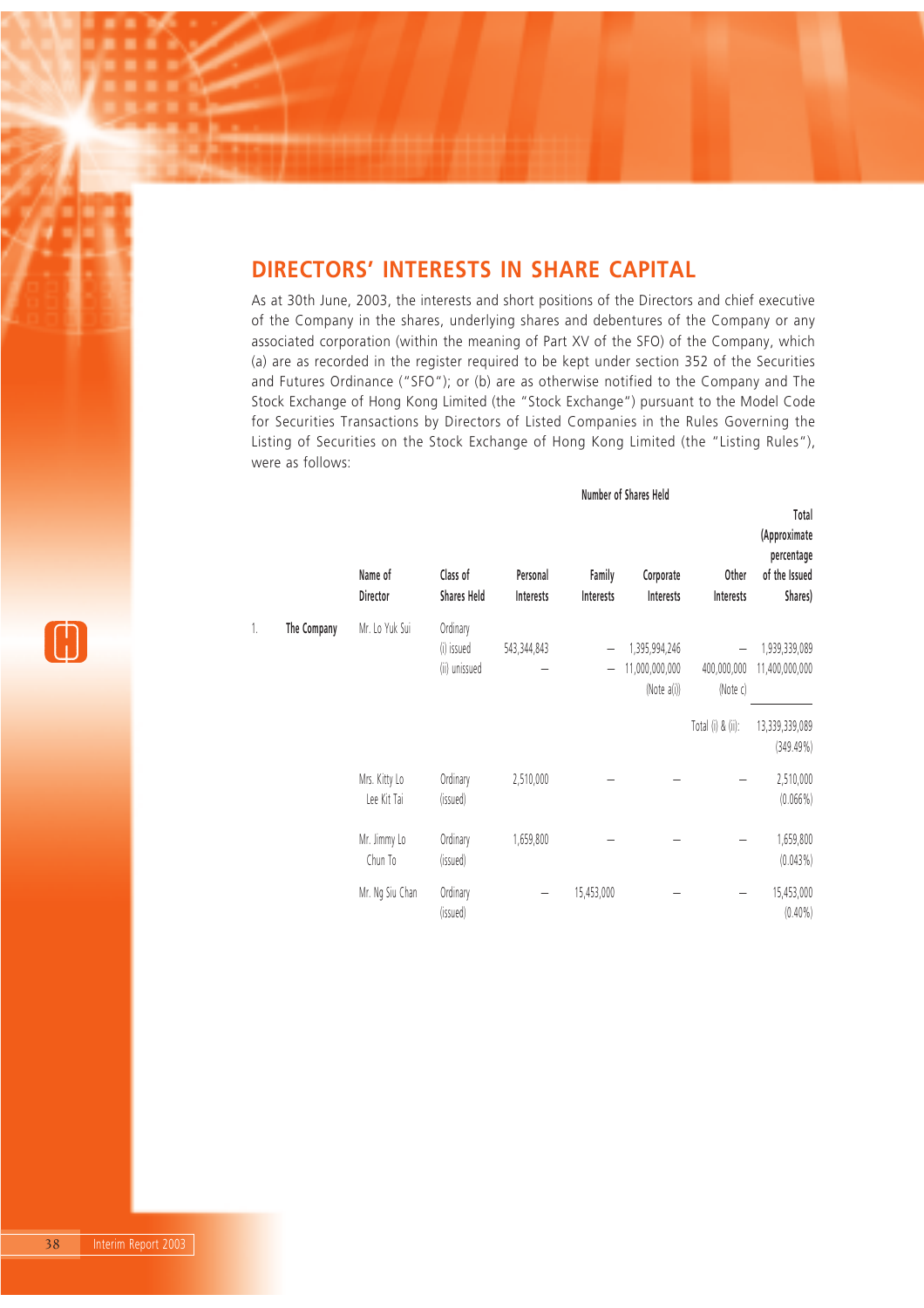|    | Name of<br>Associated<br>Corporation                 | Name of<br>Director          | Class of<br><b>Shares Held</b> | Personal<br>Interests | Family<br>Interests | Corporate<br>Interests              | Other<br>Interests      | Total<br>(Approximate<br>percentage<br>of the Issued<br>Shares) |
|----|------------------------------------------------------|------------------------------|--------------------------------|-----------------------|---------------------|-------------------------------------|-------------------------|-----------------------------------------------------------------|
| 2. | Paliburg Holdings<br>Limited ("PHL")                 | Mr. Lo Yuk Sui               | Ordinary<br>(i) issued         | 442,765               |                     | 2,733,024,977<br>(Notes a(ii) & b)  |                         | 2,733,467,742                                                   |
|    |                                                      |                              | (ii) unissued                  | 4,562,500<br>(Note f) |                     | 1,990,000,000<br>(Notes a(iii) & d) | 100,000,000<br>(Note c) | 2,094,562,500                                                   |
|    |                                                      |                              |                                |                       |                     |                                     | Total (i) & (ii):       | 4,828,030,242<br>(127.78%)                                      |
|    |                                                      |                              | Preference<br>(issued)         |                       |                     | 1,990,000,000<br>(Notes a(iii) & d) |                         | 1,990,000,000<br>$(100\%)$                                      |
|    |                                                      | Mrs. Kitty Lo<br>Lee Kit Tai | Ordinary<br>(issued)           | 100,000               |                     |                                     |                         | 100,000<br>$(0.003\%)$                                          |
|    |                                                      | Mr. Jimmy Lo<br>Chun To      | Ordinary<br>(issued)           | 284,000               |                     |                                     |                         | 284,000<br>$(0.008\%)$                                          |
|    |                                                      | Mr. Kenneth Ng<br>Kwai Kai   | Ordinary<br>(unissued)         | 1,000,000<br>(Note f) |                     |                                     |                         | 1,000,000<br>$(0.026\%)$                                        |
|    |                                                      | Mr. Ng Siu Chan              | Ordinary<br>(issued)           |                       | 536,500             |                                     |                         | 536,500<br>$(0.014\%)$                                          |
| 3. | Regal Hotels<br>International                        | Mr. Lo Yuk Sui               | Ordinary<br>(issued)           | 220,000               |                     | 4,777,070,277<br>(Notes a(iv) & e)  |                         | 4,777,290,277<br>$(73.18\%)$                                    |
|    | Holdings Limited<br>("RHHL")                         |                              | Preference<br>(issued)         |                       |                     | 3,440<br>(Note a(iv))               |                         | 3,440<br>$(20.54\%)$                                            |
|    |                                                      | Mrs. Kitty Lo<br>Lee Kit Tai | Ordinary<br>(issued)           | 2,370,000             |                     |                                     |                         | 2,370,000<br>$(0.036\%)$                                        |
| 4. | 8D<br>International<br>(BVI) Limited<br>$("8D-BVI")$ | Mr. Lo Yuk Sui               | Ordinary<br>(issued)           |                       |                     | 1,000<br>(Note g)                   |                         | 1,000<br>$(100\%)$                                              |
| 5. | 8D Matrix<br>Limited<br>("8D Matrix")                | Mr. Lo Yuk Sui               | Ordinary<br>(issued)           |                       |                     | 2,000,000<br>(Note h)               |                         | 2,000,000<br>$(100\%)$                                          |

 $\bigoplus$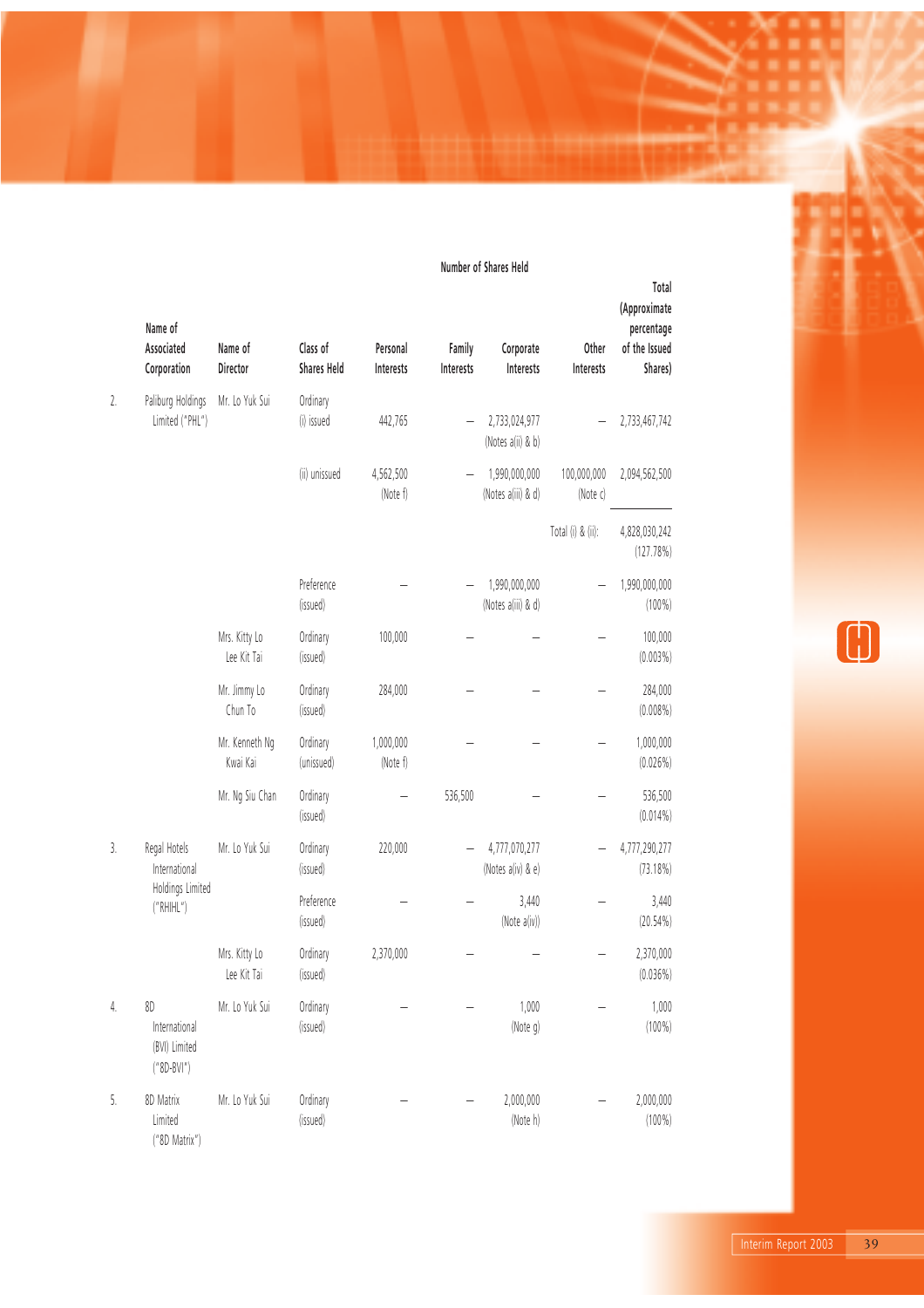|     | Name of<br>Associated<br>Corporation               | Name of<br>Director | Class of<br><b>Shares Held</b> | Personal<br>Interests | Family<br>Interests | Corporate<br>Interests     | Other<br>Interests | Total<br>(Approximate<br>percentage<br>of the Issued<br>Shares) |
|-----|----------------------------------------------------|---------------------|--------------------------------|-----------------------|---------------------|----------------------------|--------------------|-----------------------------------------------------------------|
| б.  | 8D<br>International<br>Limited ("8D")              | Mr. Lo Yuk Sui      | Ordinary<br>(issued)           |                       |                     | 10,000<br>(Note i)         |                    | 10,000<br>$(100\%)$                                             |
| 7.  | 303 Company<br>Limited                             | Mr. Lo Yuk Sui      | Ordinary<br>(issued)           |                       |                     | 10,000<br>(Note j)         |                    | 10,000<br>$(100\%)$                                             |
| 8.  | Century Digital<br>Communications<br>(BVI) Limited | Mr. Lo Yuk Sui      | Ordinary<br>(issued)           |                       |                     | 1<br>(Note k)              |                    | 1<br>$(100\%)$                                                  |
| 9.  | Century Digital<br>Communications<br>Limited       | Mr. Lo Yuk Sui      | Ordinary<br>(issued)           |                       |                     | $\overline{2}$<br>(Note I) |                    | $\sqrt{2}$<br>$(100\%)$                                         |
| 10. | Century Digital<br>Enterprise Limited              | Mr. Lo Yuk Sui      | Ordinary<br>(issued)           |                       |                     | 100<br>(Note m)            |                    | 100<br>$(100\%)$                                                |
| 11. | Century Digital<br>Holdings Limited                | Mr. Lo Yuk Sui      | Ordinary<br>(issued)           |                       |                     | 3<br>(Note n)              |                    | 3<br>$(100\%)$                                                  |
| 12. | Century Digital<br>Investments<br>Limited          | Mr. Lo Yuk Sui      | Ordinary<br>(issued)           |                       |                     | 49,968<br>(Note o)         |                    | 49,968<br>$(99.94\%)$                                           |
| 13. | Century Matrix<br>Limited                          | Mr. Lo Yuk Sui      | Ordinary<br>(issued)           |                       |                     | 2,666,667<br>(Note p)      |                    | 2,666,667<br>$(100\%)$                                          |
| 14. | Dragonlink<br>Ventures (BVI)<br>Limited            | Mr. Lo Yuk Sui      | Ordinary<br>(issued)           |                       |                     | 100<br>(Note q)            |                    | 100<br>$(100\%)$                                                |
| 15. | Evermax<br>Technologies<br>Limited                 | Mr. Lo Yuk Sui      | Ordinary<br>(issued)           |                       |                     | 2<br>(Note r)              |                    | 2<br>$(100\%)$                                                  |
| 16. | Foremost<br>Technology<br>Limited                  | Mr. Lo Yuk Sui      | Ordinary<br>(issued)           |                       |                     | (Note s)                   |                    | 1<br>$(100\%)$                                                  |
| 17. | Full Master<br>Technology<br>Limited               | Mr. Lo Yuk Sui      | Ordinary<br>(issued)           |                       |                     | (Note t)                   |                    | 1<br>$(100\%)$                                                  |



n n

v.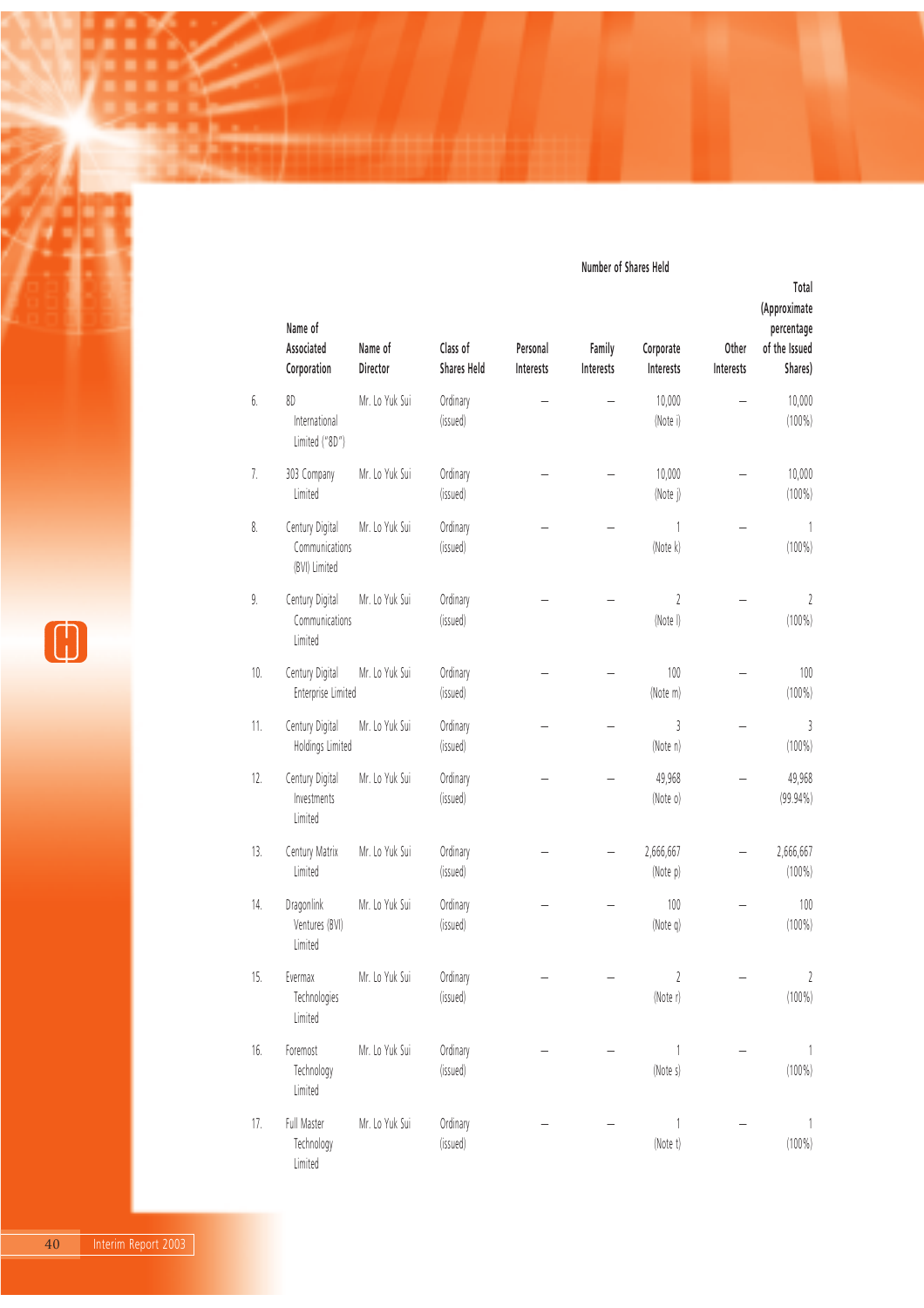|     | Name of<br>Associated<br>Corporation         | Name of<br>Director          | Class of<br><b>Shares Held</b> | Personal<br>Interests | Family<br>Interests | Corporate<br>Interests | Other<br>Interests | Total<br>(Approximate<br>percentage<br>of the Issued<br>Shares) |
|-----|----------------------------------------------|------------------------------|--------------------------------|-----------------------|---------------------|------------------------|--------------------|-----------------------------------------------------------------|
| 18. | Full Range<br>Technology<br>Limited          | Mr. Lo Yuk Sui               | Ordinary<br>(issued)           |                       |                     | 10,000<br>(Note u)     |                    | 10,000<br>$(100\%)$                                             |
| 19. | Grand Modern<br>Investments<br>Limited       | Mr. Lo Yuk Sui               | Ordinary<br>(issued)           |                       |                     | 330<br>(Note v)        |                    | 330<br>$(100\%)$                                                |
| 20. | Important<br>Holdings<br>Limited             | Mr. Lo Yuk Sui               | Ordinary<br>(issued)           |                       |                     | 10,000<br>(Note w)     |                    | 10,000<br>$(100\%)$                                             |
| 21. | Leading<br>Technology<br>Holdings<br>Limited | Mr. Lo Yuk Sui               | Ordinary<br>(issued)           |                       |                     | 100<br>(Note x)        |                    | 100<br>$(100\%)$                                                |
| 22. | Mira<br>Technology<br>Limited                | Mr. Lo Yuk Sui               | Ordinary<br>(issued)           |                       |                     | 937,500<br>(Note y)    |                    | 937,500<br>$(100\%)$                                            |
| 23. | Net Age<br>Technology<br>Limited             | Mr. Lo Yuk Sui               | Ordinary<br>(issued)           |                       |                     | 97<br>(Note z)         |                    | 97<br>(97%)                                                     |
| 24. | Net Community<br>Limited                     | Mr. Lo Yuk Sui               | Ordinary<br>(issued)           |                       |                     | 3<br>(Note aa)         |                    | 3<br>$(100\%)$                                                  |
| 25. | Network Sky<br>Limited                       | Mrs. Kitty Lo<br>Lee Kit Tai | Ordinary<br>(issued)           |                       |                     | 50,000                 |                    | 50,000<br>(25%)                                                 |
| 26. | Regal<br>International<br>(China) Limited    | Mr. Lo Yuk Sui               | Ordinary<br>(issued)           |                       |                     | 1<br>(Note ab)         |                    | 1<br>$(100\%)$                                                  |
| 27. | Speedway<br>Technology<br>Limited            | Mr. Lo Yuk Sui               | Ordinary<br>(issued)           |                       |                     | 50,000<br>(Note ac)    |                    | 50,000<br>$(100\%)$                                             |
| 28. | Task Master<br>Technology<br>Limited         | Mr. Lo Yuk Sui               | Ordinary<br>(issued)           |                       |                     | 1<br>(Note ad)         |                    | 1<br>$(100\%)$                                                  |





Interim Report 2003 41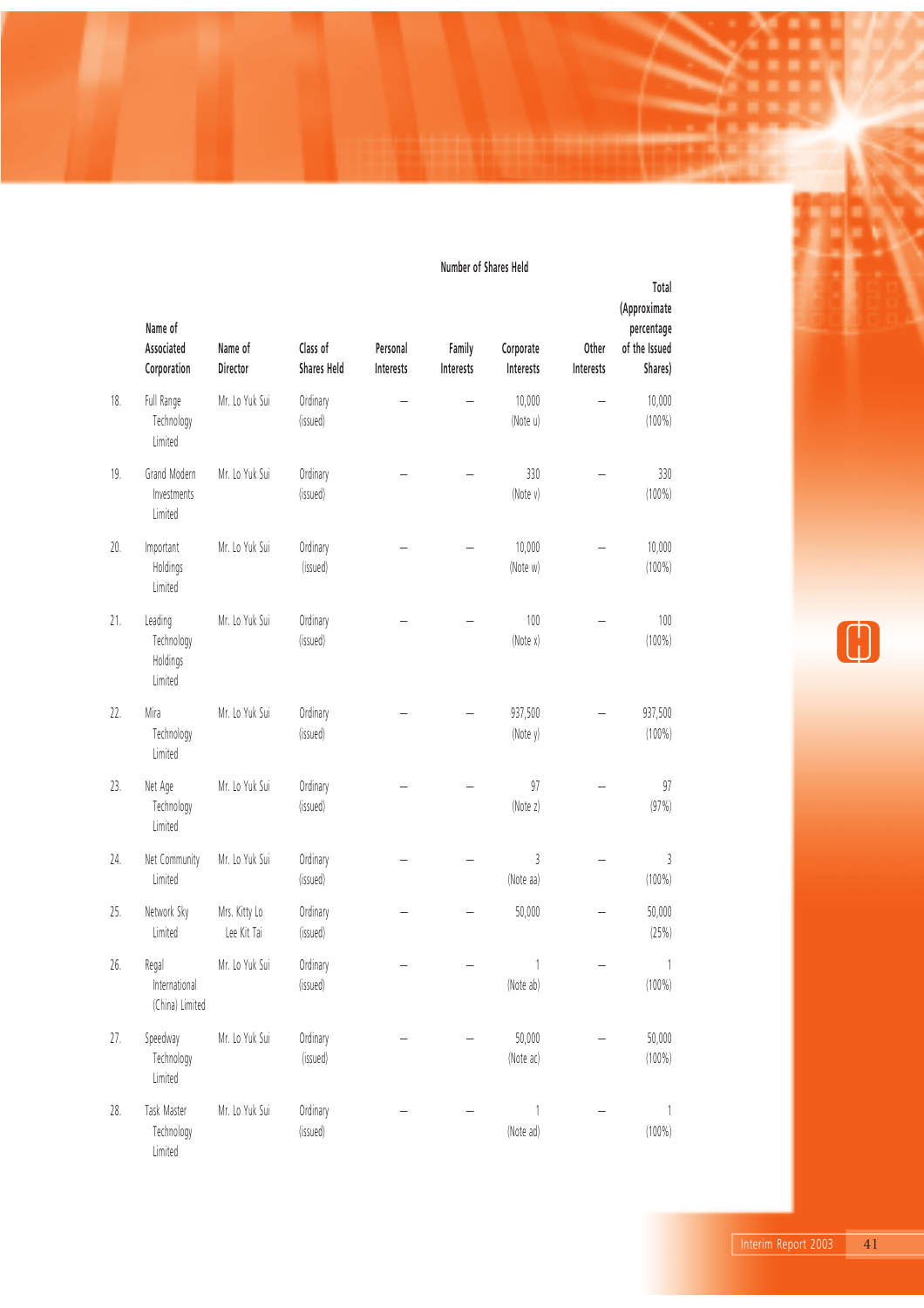|     | Name of<br>Associated<br>Corporation | Name of<br>Director | Class of<br><b>Shares Held</b> | Personal<br>Interests | Family<br>Interests | Corporate<br>Interests | Other<br>Interests | Total<br>(Approximate<br>percentage<br>of the Issued<br>Shares) |
|-----|--------------------------------------|---------------------|--------------------------------|-----------------------|---------------------|------------------------|--------------------|-----------------------------------------------------------------|
| 29. | Top-Most<br>Technology<br>Limited    | Mr. Lo Yuk Sui      | Ordinary<br>(issued)           |                       |                     | 10,000<br>(Note ae)    |                    | 10,000<br>$(100\%)$                                             |
| 30. | Top<br>Technologies<br>Limited       | Mr. Lo Yuk Sui      | Ordinary<br>(issued)           |                       |                     | 10,000<br>(Note af)    |                    | 10,000<br>$(100\%)$                                             |
| 31. | World<br>Momentum<br>Limited         | Mr. Lo Yuk Sui      | Ordinary<br>(issued)           |                       |                     | 130<br>(Note ag)       |                    | 130<br>$(100\%)$                                                |

**Notes:**

(a) (i) The interests in these shares of the Company are held through corporations controlled by Mr. Lo Yuk Sui as detailed below:

| (a) | Name of corporation                         | Controlled by                               | % of control |
|-----|---------------------------------------------|---------------------------------------------|--------------|
|     | Century City International Holdings Limited | Mr. Lo Yuk Sui                              | 50.81        |
|     | Century City BVI Holdings Limited           | Century City International Holdings Limited | 100.00       |
|     | 8D International (BVI) Limited              | Century City BVI Holdings Limited           | 40.00        |
|     | Task Master Technology Limited              | 8D International (BVI) Limited              | 100.00       |
|     | Net Community Limited                       | Task Master Technology Limited              | 33.33        |
|     | Century Digital Holdings Limited            | Net Community Limited                       | 100.00       |
|     | Grand Modern Investments Limited            | Century Digital Holdings Limited            | 100.00       |
| (b) | Name of corporation                         | Controlled by                               | % of control |
|     | Manyways Technology Limited                 | Mr. Lo Yuk Sui                              | 100.00       |
|     | Secure Way Technology Limited               | Mr. Lo Yuk Sui                              | 92.50        |
|     | 8D International (BVI) Limited              | Manyways Technology Limited                 | 60.00        |
|     | Task Master Technology Limited              | 8D International (BVI) Limited              | 100.00       |
|     | Net Community Limited                       | Secure Way Technology Limited               | 66.67        |
|     | Net Community Limited                       | Task Master Technology Limited              | 33.33        |
|     | Century Digital Holdings Limited            | Net Community Limited                       | 100.00       |
|     | Grand Modern Investments Limited            | Century Digital Holdings Limited            | 100.00       |

(ii) The shares were held through companies wholly owned by the Company, in which Mr. Lo Yuk Sui holds 50.81% shareholding interests.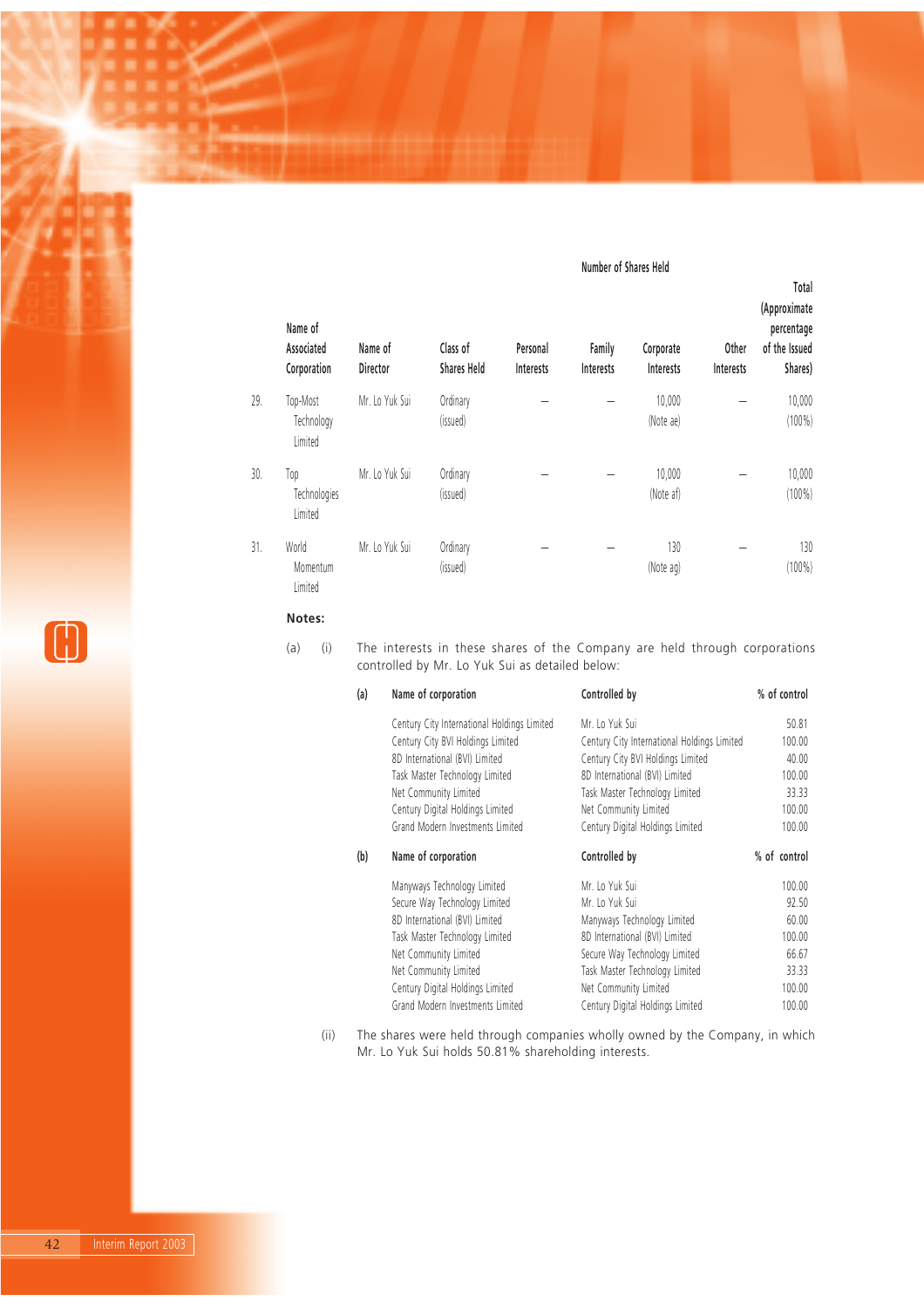(iii) The interests in these shares of PHL are held through corporations controlled by Mr. Lo Yuk Sui as detailed below:

| (a) | Name of corporation                         | Controlled by                               | % of control |  |
|-----|---------------------------------------------|---------------------------------------------|--------------|--|
|     | Century City International Holdings Limited | Mr. Lo Yuk Sui                              | 50.81        |  |
|     | Century City BVI Holdings Limited           | Century City International Holdings Limited | 100.00       |  |
|     | 8D International (BVI) Limited              | Century City BVI Holdings Limited           | 40.00        |  |
|     | Task Master Technology Limited              | 8D International (BVI) Limited              | 100.00       |  |
|     | Net Community Limited                       | Task Master Technology Limited              | 33.33        |  |
|     | Century Digital Holdings Limited            | Net Community Limited                       | 100.00       |  |
|     | Grand Modern Investments Limited            | Century Digital Holdings Limited            | 100.00       |  |
| (b) | Name of corporation                         | Controlled by                               | % of control |  |
|     | Manyways Technology Limited                 | Mr. Lo Yuk Sui                              | 100.00       |  |
|     | Secure Way Technology Limited               | Mr. Lo Yuk Sui                              | 92.50        |  |
|     | 8D International (BVI) Limited              | Manyways Technology Limited                 | 60.00        |  |
|     | Task Master Technology Limited              | 8D International (BVI) Limited              | 100.00       |  |
|     | Net Community Limited                       | Secure Way Technology Limited               | 66.67        |  |
|     | Net Community Limited                       | Task Master Technology Limited              | 33.33        |  |
|     | Century Digital Holdings Limited            | Net Community Limited                       | 100.00       |  |
|     | Grand Modern Investments Limited            | Century Digital Holdings Limited            | 100.00       |  |

- (iv) The shares were held through companies wholly owned by PHL, in which the Company holds 72.33% shareholding interests.
- (b) Including the retained balance, i.e. 6,444,444 shares, (the "Retained Shares") of the consideration shares agreed to be sold at HK\$4.50 per share for the acquisition of the remaining 51% shareholding interest in The New China Hong Kong Financial Services Limited (now known as Century City Financial Services Limited) by a wholly-owned subsidiary of the Company from a wholly-owned subsidiary of The New China Hong Kong Group Limited (the "NCHK Company") pursuant to the conditional agreement dated 7th September, 1998 in respect of the said acquisition, which was completed on 17th September, 1998 (the "Completion Date"). The Retained Shares are retained by the Group until the first anniversary of the Completion Date in connection with the indemnity given by the NCHK Company under the said agreement.
- (c) Mr. Lo Yuk Sui is the trustee for Select Wise Trust, of which Select Wise Holdings Limited, a substantial shareholder of the Company and PHL, is the beneficiary.
- (d) 1,990,000,000 convertible preference shares of PHL ("Paliburg Preference Shares") are convertible into 1,990,000,000 ordinary shares of PHL on the basis of one Paliburg Preference Share for one ordinary share of Paliburg.
- (e) 1,706,500,000 shares (the "Exchange Property") were charged by a wholly-owned subsidiary of PHL in favour of a trustee for the holders of the Series B Bonds issued as part of the restructuring and settlement proposal in respect of the then existing bonds of the PHL Group which closed on 31st October, 2002 (the "Closing Date") to form the initial exchange property in respect of the Series B Bonds. The Exchange Property is to be released to the holders of the Series B Bonds in four quarterly tranches (with the first tranche comprising 284,125,000 shares and the other three tranches each comprising 474,125,000 shares) on each dates falling 12, 15, 18 and 21 months after the Closing Date, subject to certain early release provisions.
- (f) Details of Directors' interests in share options granted by PHL are set out in note 21 to the condensed consoldiated financial statements.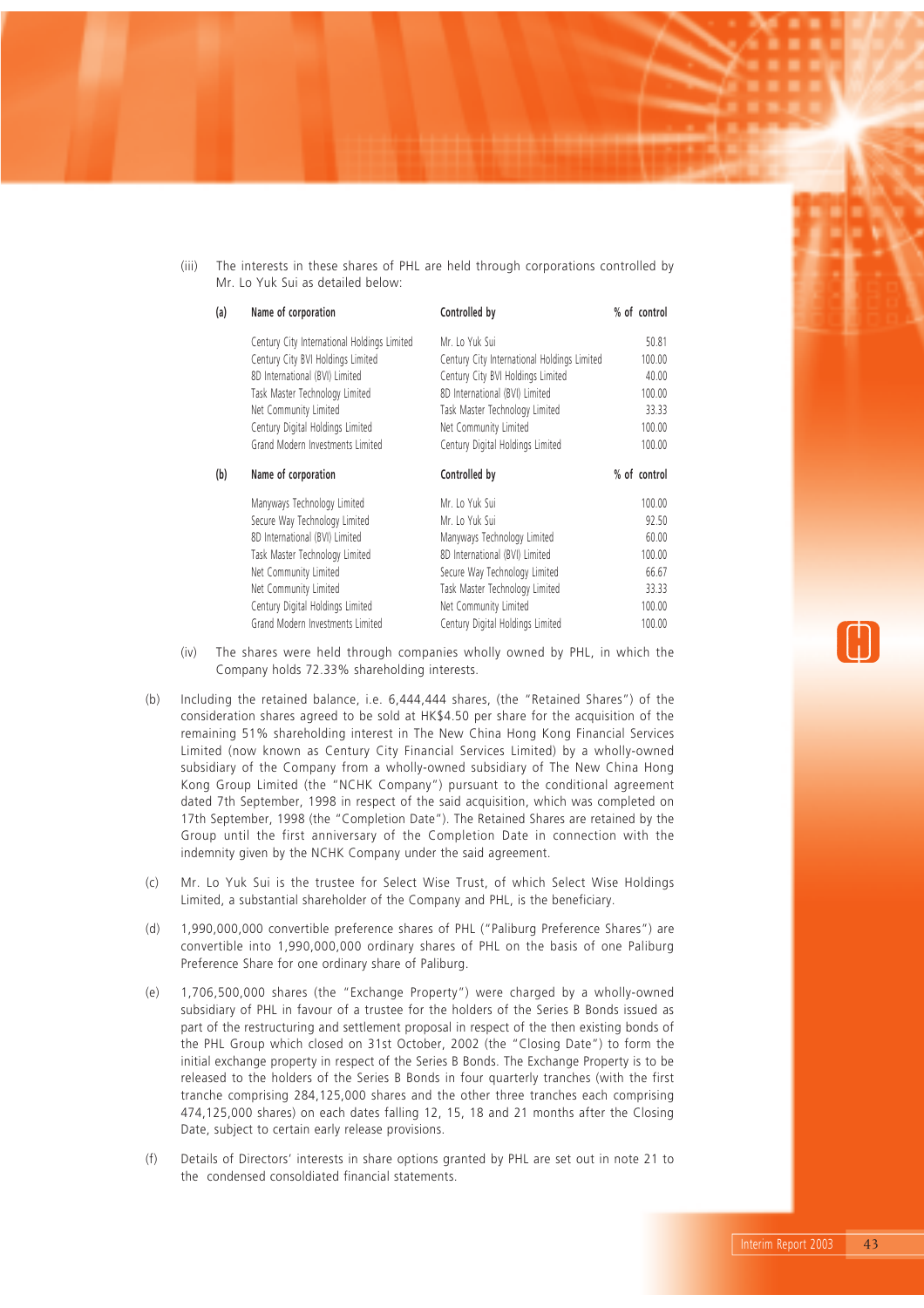- (g) 400 shares were held through companies controlled by the Company and 600 shares were held through a company controlled by Mr. Lo Yuk Sui.
- (h) 800,000 shares were held through companies controlled by the Company and 1,200,000 shares were held through companies controlled by Mr. Lo Yuk Sui (including 8D-BVI).
- (i) 8D is a wholly-owned subsidiary of 8D Matrix.
- (j) The interests in these shares of 303 Company Limited are held through corporations controlled by Mr. Lo Yuk Sui as detailed below:

| (a) | Name of corporation                         | Controlled by                               | % of control |
|-----|---------------------------------------------|---------------------------------------------|--------------|
|     | Century City International Holdings Limited | Mr. Lo Yuk Sui                              | 50.81        |
|     | Century City BVI Holdings Limited           | Century City International Holdings Limited | 100.00       |
|     | 8D International (BVI) Limited              | Century City BVI Holdings Limited           | 40.00        |
|     | Task Master Technology Limited              | 8D International (BVI) Limited              | 100.00       |
|     | Net Community Limited                       | Task Master Technology Limited              | 33.33        |
|     | Century Digital Holdings Limited            | Net Community Limited                       | 100.00       |
|     | Grand Modern Investments Limited            | Century Digital Holdings Limited            | 100.00       |
|     | Leading Technology Holdings Limited         | Grand Modern Investments Limited            | 50.00        |
|     | World Momentum Limited                      | Leading Technology Holdings Limited         | 100.00       |
|     | Century Matrix Limited                      | World Momentum Limited                      | 100.00       |
| (b) | Name of corporation                         | Controlled by                               | % of control |
|     | Manyways Technology Limited                 | Mr. Lo Yuk Sui                              | 100.00       |
|     | Secure Way Technology Limited               | Mr. Lo Yuk Sui                              | 92.50        |
|     | 8D International (BVI) Limited              | Manyways Technology Limited                 | 60.00        |
|     | Task Master Technology Limited              | 8D International (BVI) Limited              | 100.00       |
|     | Net Community Limited                       | Secure Way Technology Limited               | 66.67        |
|     | Net Community Limited                       | Task Master Technology Limited              | 33.33        |
|     | Century Digital Holdings Limited            | Net Community Limited                       | 100.00       |
|     | Grand Modern Investments Limited            | Century Digital Holdings Limited            | 100.00       |
|     | Leading Technology Holdings Limited         | Grand Modern Investments Limited            | 50.00        |
|     | World Momentum Limited                      | Leading Technology Holdings Limited         | 100.00       |
|     | Century Matrix Limited                      | World Momentum Limited                      | 100.00       |

(k) The interests in these shares of Century Digital Communications (BVI) Limited are held through corporations controlled by Mr. Lo Yuk Sui as detailed below:

| (a) | Name of corporation                         | Controlled by                               | % of control |
|-----|---------------------------------------------|---------------------------------------------|--------------|
|     | Century City International Holdings Limited | Mr. Lo Yuk Sui                              | 50.81        |
|     | Century City BVI Holdings Limited           | Century City International Holdings Limited | 100.00       |
|     | 8D International (BVI) Limited              | Century City BVI Holdings Limited           | 40.00        |
|     | Task Master Technology Limited              | 8D International (BVI) Limited              | 100.00       |
|     | Net Community Limited                       | Task Master Technology Limited              | 33.33        |
|     | Century Digital Holdings Limited            | Net Community Limited                       | 100.00       |
| (b) | Name of corporation                         | Controlled by                               | % of control |
|     | Manyways Technology Limited                 | Mr. Lo Yuk Sui                              | 100.00       |
|     | Secure Way Technology Limited               | Mr. Lo Yuk Sui                              | 92.50        |
|     | 8D International (BVI) Limited              | Manyways Technology Limited                 | 60.00        |
|     | Task Master Technology Limited              | 8D International (BVI) Limited              | 100.00       |
|     | Net Community Limited                       | Secure Way Technology Limited               | 66.67        |
|     | Net Community Limited                       | Task Master Technology Limited              | 33.33        |
|     | Century Digital Holdings Limited            | Net Community Limited                       | 100.00       |

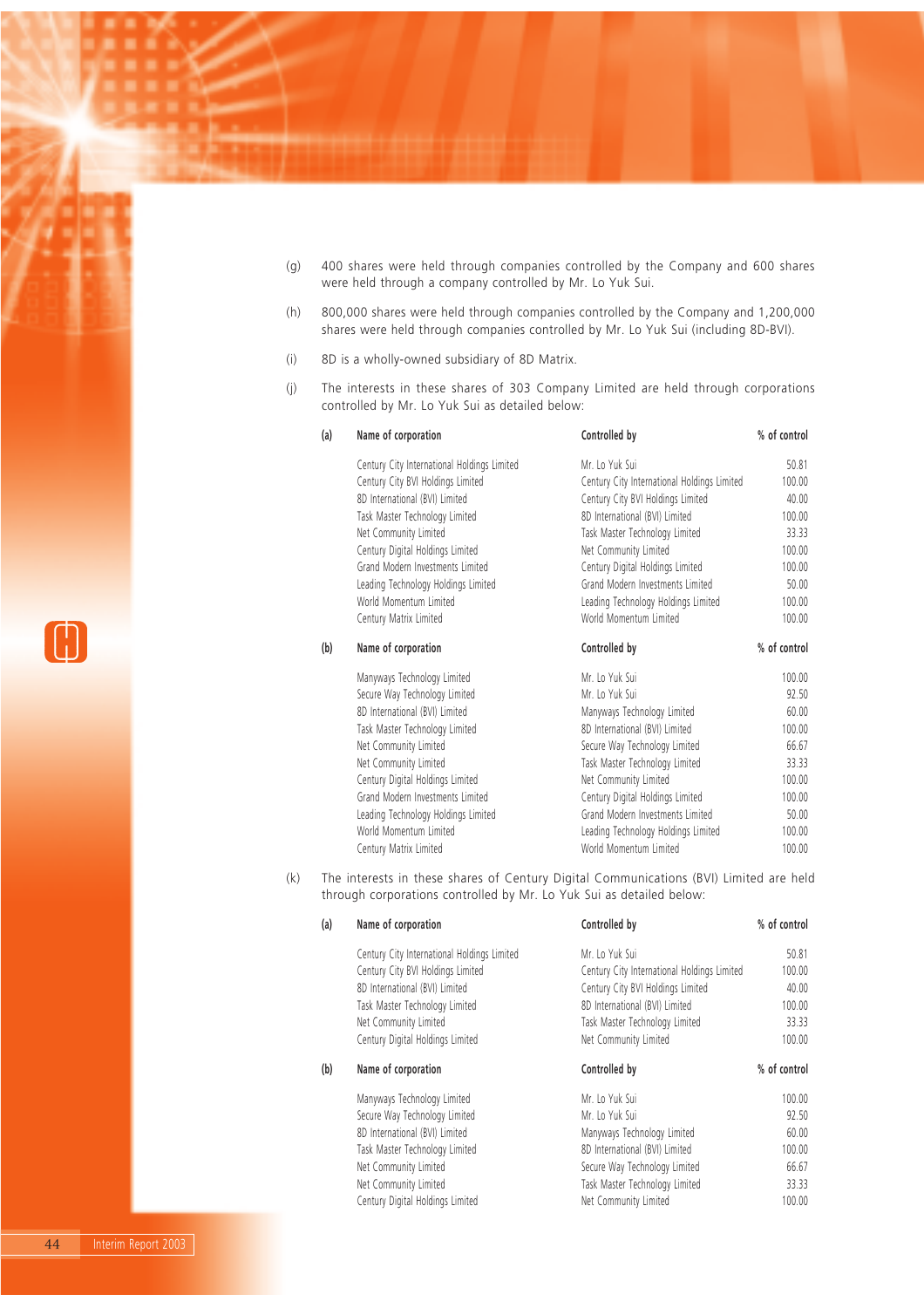(l) The interests in these shares of Century Digital Communications Limited are held through corporations controlled by Mr. Lo Yuk Sui as detailed below:

| (a) | Name of corporation                          | Controlled by                               | % of control |
|-----|----------------------------------------------|---------------------------------------------|--------------|
|     | Century City International Holdings Limited  | Mr. Lo Yuk Sui                              | 50.81        |
|     | Century City BVI Holdings Limited            | Century City International Holdings Limited | 100.00       |
|     | 8D International (BVI) Limited               | Century City BVI Holdings Limited           | 40.00        |
|     | Task Master Technology Limited               | 8D International (BVI) Limited              | 100.00       |
|     | Net Community Limited                        | Task Master Technology Limited              | 33.33        |
|     | Century Digital Holdings Limited             | Net Community Limited                       | 100.00       |
|     | Century Digital Communications (BVI) Limited | Century Digital Holdings Limited            | 100.00       |
| (b) | Name of corporation                          | Controlled by                               | % of control |
|     | Manyways Technology Limited                  | Mr. Lo Yuk Sui                              | 100.00       |
|     |                                              |                                             |              |
|     | Secure Way Technology Limited                | Mr. Lo Yuk Sui                              | 92.50        |
|     | 8D International (BVI) Limited               | Manyways Technology Limited                 | 60.00        |
|     | Task Master Technology Limited               | 8D International (BVI) Limited              | 100.00       |
|     | Net Community Limited                        | Secure Way Technology Limited               | 66.67        |
|     | Net Community Limited                        | Task Master Technology Limited              | 33.33        |
|     | Century Digital Holdings Limited             | Net Community Limited                       | 100.00       |

(m) The interests in these shares of Century Digital Enterprise Limited are held through corporations controlled by Mr. Lo Yuk Sui as detailed below:

| (a) | Name of corporation                         | Controlled by                               | % of control |
|-----|---------------------------------------------|---------------------------------------------|--------------|
|     | Century City International Holdings Limited | Mr. Lo Yuk Sui                              | 50.81        |
|     | Century City BVI Holdings Limited           | Century City International Holdings Limited | 100.00       |
|     | 8D International (BVI) Limited              | Century City BVI Holdings Limited           | 40.00        |
|     | Task Master Technology Limited              | 8D International (BVI) Limited              | 100.00       |
|     | Net Community Limited                       | Task Master Technology Limited              | 33.33        |
|     | Century Digital Holdings Limited            | Net Community Limited                       | 100.00       |
|     | Century Digital Investments Limited         | Century Digital Holdings Limited            | 99.93        |
| (b) | Name of corporation                         | Controlled by                               | % of control |
|     | Century Digital Investments Limited         | Century Digital Holdings Limited            | 99.93        |
|     | Net Age Technology Limited                  | Century Digital Investments Limited         | 100.00       |
| (c) | Name of corporation                         | Controlled by                               | % of control |
|     | Manyways Technology Limited                 | Mr. Lo Yuk Sui                              | 100.00       |
|     | Secure Way Technology Limited               | Mr. Lo Yuk Sui                              | 92.50        |
|     | 8D International (BVI) Limited              | Manyways Technology Limited                 | 60.00        |
|     | Task Master Technology Limited              | 8D International (BVI) Limited              | 100.00       |
|     | Net Community Limited                       | Secure Way Technology Limited               | 66.67        |
|     | Net Community Limited                       | Task Master Technology Limited              | 33.33        |
|     | Century Digital Holdings Limited            | Net Community Limited                       | 100.00       |
|     | Century Digital Investments Limited         | Century Digital Holdings Limited            | 99.93        |
|     |                                             |                                             |              |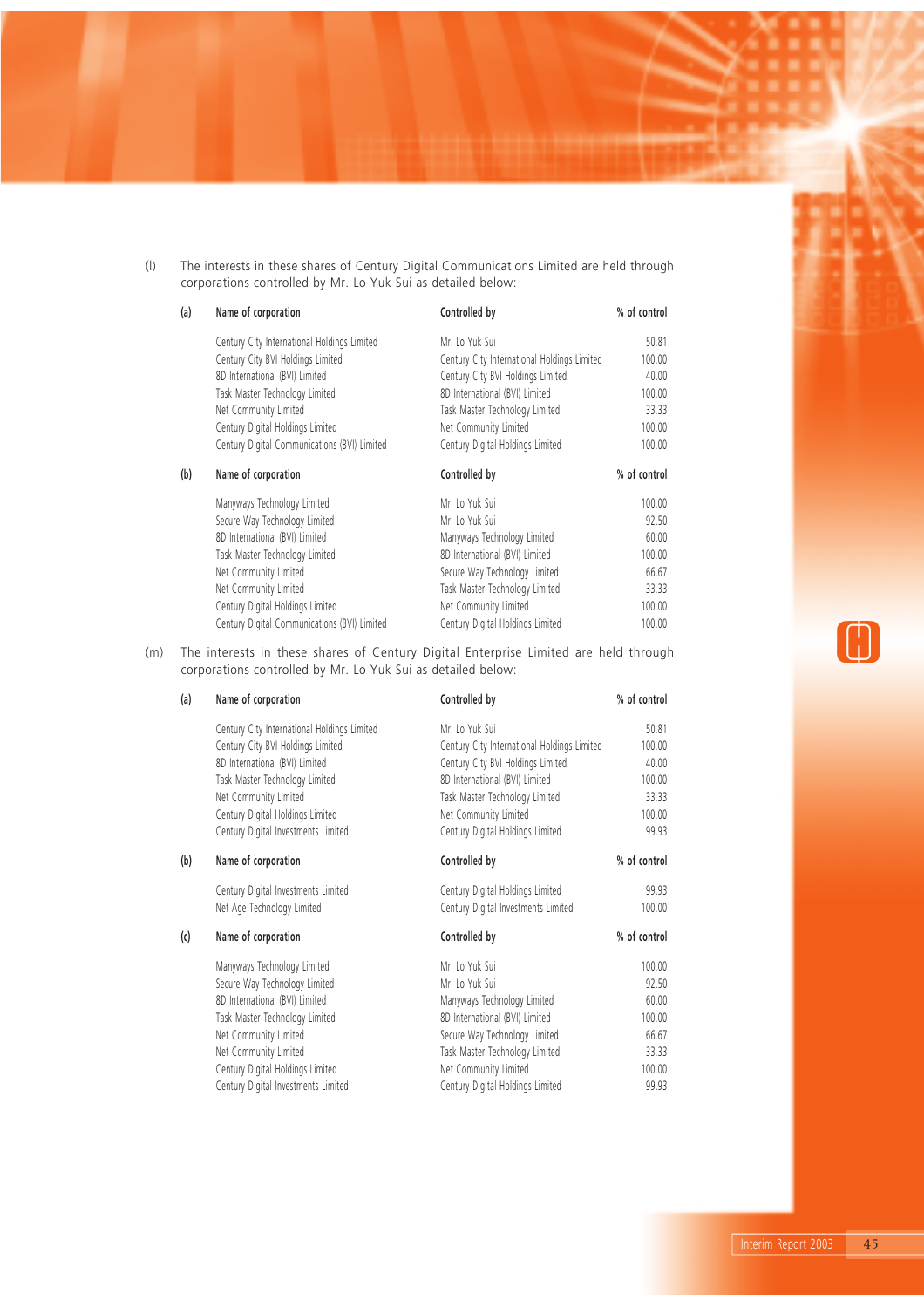(n) The interests in these shares of Century Digital Holdings Limited are held through corporations controlled by Mr. Lo Yuk Sui as detailed below:

| (a) | Name of corporation                         | Controlled by                               | % of control |
|-----|---------------------------------------------|---------------------------------------------|--------------|
|     | Century City International Holdings Limited | Mr. Lo Yuk Sui                              | 50.81        |
|     | Century City BVI Holdings Limited           | Century City International Holdings Limited | 100.00       |
|     | 8D International (BVI) Limited              | Century City BVI Holdings Limited           | 40.00        |
|     | Task Master Technology Limited              | 8D International (BVI) Limited              | 100.00       |
|     | Net Community Limited                       | Task Master Technology Limited              | 33.33        |
| (b) | Name of corporation                         | Controlled by                               | % of control |
|     | Manyways Technology Limited                 | Mr. Lo Yuk Sui                              | 100.00       |
|     | Secure Way Technology Limited               | Mr. Lo Yuk Sui                              | 92.50        |
|     | 8D International (BVI) Limited              | Manyways Technology Limited                 | 60.00        |
|     | Task Master Technology Limited              | 8D International (BVI) Limited              | 100.00       |
|     | Net Community Limited                       | Secure Way Technology Limited               | 66.67        |
|     |                                             |                                             |              |

(o) The interests in these shares of Century Digital Investments Limited are held through corporations controlled by Mr. Lo Yuk Sui as detailed below:

| (a) | Name of corporation                         | Controlled by                               | % of control |
|-----|---------------------------------------------|---------------------------------------------|--------------|
|     | Century City International Holdings Limited | Mr. Lo Yuk Sui                              | 50.81        |
|     | Century City BVI Holdings Limited           | Century City International Holdings Limited | 100.00       |
|     | 8D International (BVI) Limited              | Century City BVI Holdings Limited           | 40.00        |
|     | Task Master Technology Limited              | 8D International (BVI) Limited              | 100.00       |
|     | Net Community Limited                       | Task Master Technology Limited              | 33.33        |
|     | Century Digital Holdings Limited            | Net Community Limited                       | 100.00       |
| (b) | Name of corporation                         | Controlled by                               | % of control |
|     | Century Digital Holdings Limited            | Net Community Limited                       | 100.00       |
|     | Important Holdings Limited                  | Century Digital Holdings Limited            | 100.00       |
|     | Top Technologies Limited                    | Century Digital Holdings Limited            | 100.00       |
| (c) | Name of corporation                         | Controlled by                               | % of control |
|     | Manyways Technology Limited                 | Mr. Lo Yuk Sui                              | 100.00       |
|     | Secure Way Technology Limited               | Mr. Lo Yuk Sui                              | 92.50        |
|     | 8D International (BVI) Limited              | Manyways Technology Limited                 | 60.00        |
|     | Task Master Technology Limited              | 8D International (BVI) Limited              | 100.00       |
|     | Net Community Limited                       | Secure Way Technology Limited               | 66.67        |
|     | Net Community Limited                       | Task Master Technology Limited              | 33.33        |
|     | Century Digital Holdings Limited            | Net Community Limited                       | 100.00       |
| (d) | Name of corporation                         | Controlled by                               | % of control |
|     | Century Digital Holdings Limited            | Net Community Limited                       | 100.00       |
|     | Important Holdings Limited                  | Century Digital Holdings Limited            | 100.00       |
|     | Top Technologies Limited                    | Century Digital Holdings Limited            | 100.00       |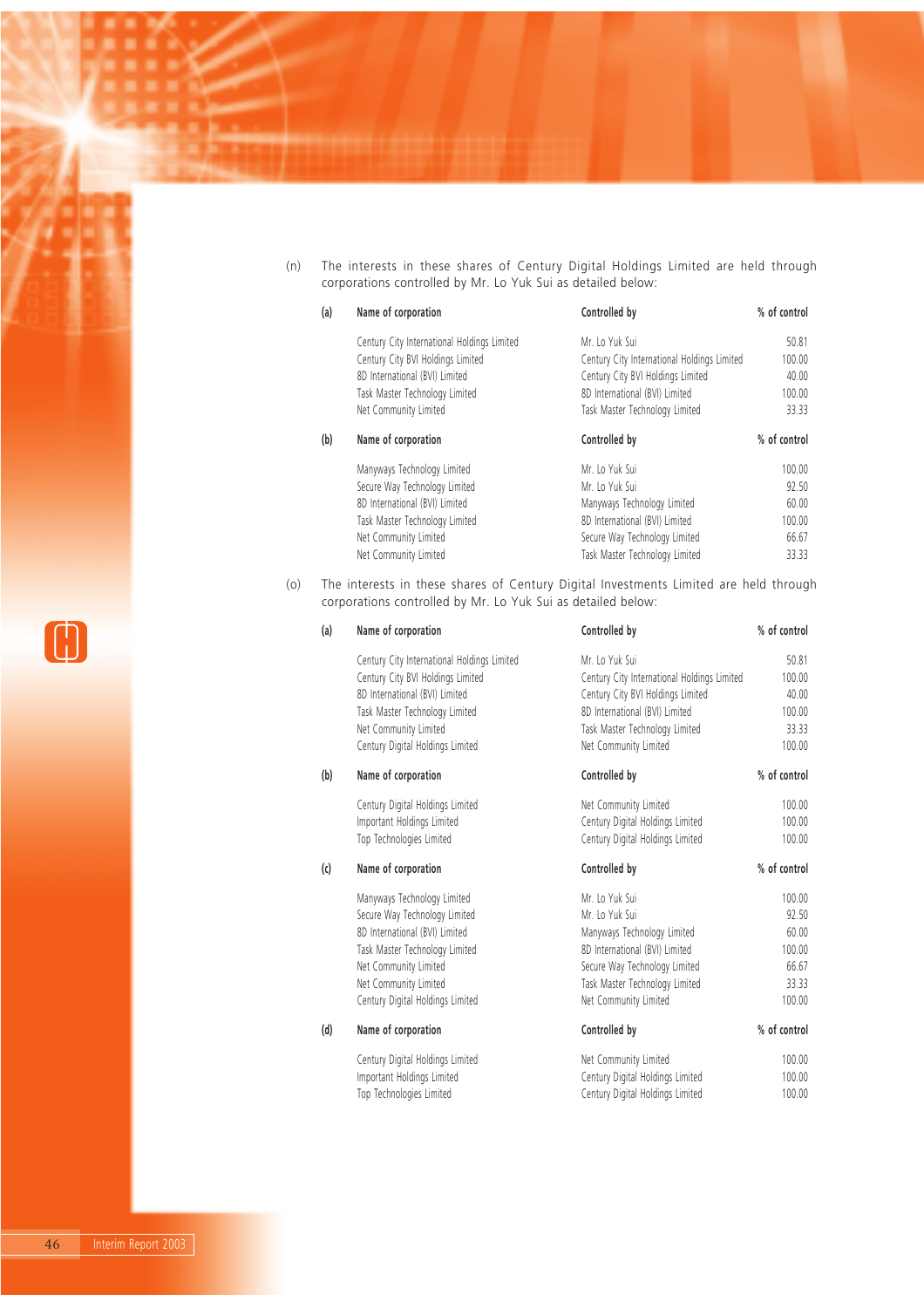(p) The interests in these shares of Century Matrix Limited are held through corporations controlled by Mr. Lo Yuk Sui as detailed below:

| (a) | Name of corporation                         | Controlled by                               | % of control |
|-----|---------------------------------------------|---------------------------------------------|--------------|
|     | Century City International Holdings Limited | Mr. Lo Yuk Sui                              | 50.81        |
|     | Century City BVI Holdings Limited           | Century City International Holdings Limited | 100.00       |
|     | 8D International (BVI) Limited              | Century City BVI Holdings Limited           | 40.00        |
|     | Task Master Technology Limited              | 8D International (BVI) Limited              | 100.00       |
|     | Net Community Limited                       | Task Master Technology Limited              | 33.33        |
|     | Century Digital Holdings Limited            | Net Community Limited                       | 100.00       |
|     | Grand Modern Investments Limited            | Century Digital Holdings Limited            | 100.00       |
|     | Leading Technology Holdings Limited         | Grand Modern Investments Limited            | 50.00        |
|     | World Momentum Limited                      | Leading Technology Holdings Limited         | 100.00       |
| (b) | Name of corporation                         | Controlled by                               | % of control |
|     | Manyways Technology Limited                 | Mr. Lo Yuk Sui                              | 100.00       |
|     | Secure Way Technology Limited               | Mr. Lo Yuk Sui                              | 92.50        |
|     | 8D International (BVI) Limited              | Manyways Technology Limited                 | 60.00        |
|     | Task Master Technology Limited              | 8D International (BVI) Limited              | 100.00       |
|     | Net Community Limited                       | Secure Way Technology Limited               | 66.67        |
|     |                                             |                                             |              |
|     | Net Community Limited                       | Task Master Technology Limited              | 33.33        |
|     | Century Digital Holdings Limited            | Net Community Limited                       | 100.00       |
|     | Grand Modern Investments Limited            | Century Digital Holdings Limited            | 100.00       |
|     | Leading Technology Holdings Limited         | Grand Modern Investments Limited            | 50.00        |

(q) The interests in these shares of Dragonlink Ventures (BVI) Limited are held through corporations controlled by Mr. Lo Yuk Sui as detailed below:

| (a) | Name of corporation                         | Controlled by                               | % of control |
|-----|---------------------------------------------|---------------------------------------------|--------------|
|     | Century City International Holdings Limited | Mr. Lo Yuk Sui                              | 50.81        |
|     | Century City BVI Holdings Limited           | Century City International Holdings Limited | 100.00       |
|     | 8D International (BVI) Limited              | Century City BVI Holdings Limited           | 40.00        |
|     | Task Master Technology Limited              | 8D International (BVI) Limited              | 100.00       |
|     | Net Community Limited                       | Task Master Technology Limited              | 33.33        |
|     | Century Digital Holdings Limited            | Net Community Limited                       | 100.00       |
|     | Grand Modern Investments Limited            | Century Digital Holdings Limited            | 100.00       |
|     | Leading Technology Holdings Limited         | Grand Modern Investments Limited            | 50.00        |
|     | Delightful Thought Limited                  | Century City BVI Holdings Limited           | 100.00       |
|     | Ultimate Process Technology Limited         | Century City BVI Holdings Limited           | 30.00        |
| (b) | Name of corporation                         | Controlled by                               | % of control |
|     | Manyways Technology Limited                 | Mr. Lo Yuk Sui                              | 100.00       |
|     | Secure Way Technology Limited               | Mr. Lo Yuk Sui                              | 92.50        |
|     | 8D International (BVI) Limited              | Manyways Technology Limited                 | 60.00        |
|     | Task Master Technology Limited              | 8D International (BVI) Limited              | 100.00       |
|     | Net Community Limited                       | Secure Way Technology Limited               | 66.67        |
|     | Net Community Limited                       | Task Master Technology Limited              | 33.33        |
|     | Century Digital Holdings Limited            | Net Community Limited                       | 100.00       |
|     | Grand Modern Investments Limited            | Century Digital Holdings Limited            | 100.00       |
|     | Leading Technology Holdings Limited         | Grand Modern Investments Limited            | 50.00        |
|     |                                             |                                             |              |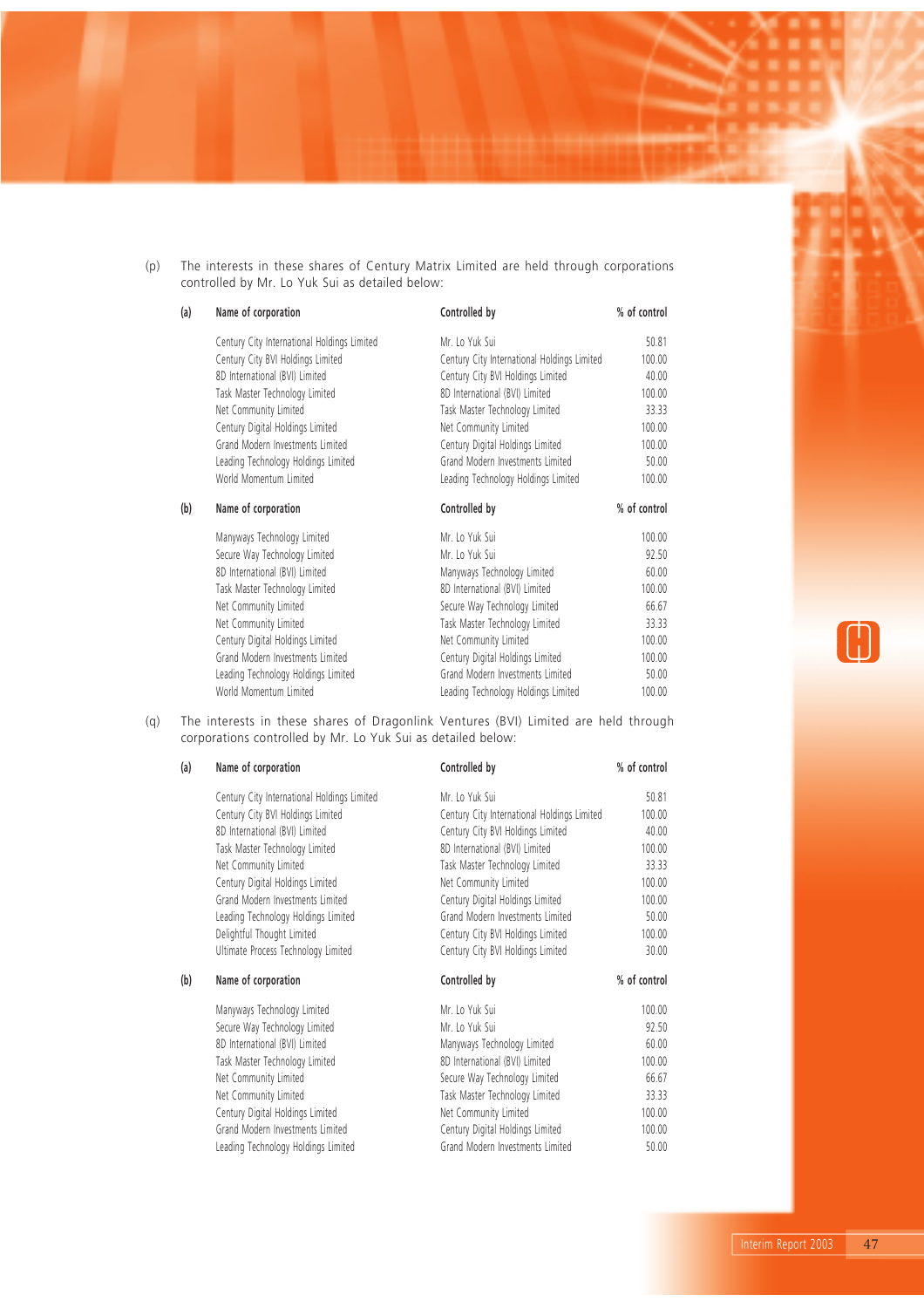(r) The interests in these shares of Evermax Technologies Limited are held through corporations controlled by Mr. Lo Yuk Sui as detailed below:

| (a) | Name of corporation                         | Controlled by                               | % of control |
|-----|---------------------------------------------|---------------------------------------------|--------------|
|     | Century City International Holdings Limited | Mr. Lo Yuk Sui                              | 50.81        |
|     | Century City BVI Holdings Limited           | Century City International Holdings Limited | 100.00       |
|     | 8D International (BVI) Limited              | Century City BVI Holdings Limited           | 40.00        |
|     | Task Master Technology Limited              | 8D International (BVI) Limited              | 100.00       |
|     | Net Community Limited                       | Task Master Technology Limited              | 33.33        |
|     | Century Digital Holdings Limited            | Net Community Limited                       | 100.00       |
|     | Grand Modern Investments Limited            | Century Digital Holdings Limited            | 100.00       |
|     | Leading Technology Holdings Limited         | Grand Modern Investments Limited            | 50.00        |
|     | Dragonlink Ventures (BVI) Limited           | Leading Technology Holdings Limited         | 60.00        |
|     | Dragonlink Ventures (BVI) Limited           | Century City BVI Holdings Limited           | 40.00        |
|     | Full Master Technology Limited              | Dragonlink Ventures (BVI) Limited           | 100.00       |
|     |                                             |                                             |              |
| (b) | Name of corporation                         | Controlled by                               | % of control |
|     | Manyways Technology Limited                 | Mr. Lo Yuk Sui                              | 100.00       |
|     | Secure Way Technology Limited               | Mr. Lo Yuk Sui                              | 92.50        |
|     | 8D International (BVI) Limited              | Manyways Technology Limited                 | 60.00        |
|     | Task Master Technology Limited              | 8D International (BVI) Limited              | 100.00       |
|     | Net Community Limited                       | Secure Way Technology Limited               | 66.67        |
|     | Net Community Limited                       | Task Master Technology Limited              | 33.33        |
|     | Century Digital Holdings Limited            | Net Community Limited                       | 100.00       |
|     | Grand Modern Investments Limited            | Century Digital Holdings Limited            | 100.00       |
|     | Leading Technology Holdings Limited         | Grand Modern Investments Limited            | 50.00        |
|     | Dragonlink Ventures (BVI) Limited           | Leading Technology Holdings Limited         | 60.00        |

(s) The interests in these shares of Foremost Technology Limited are held through corporations controlled by Mr. Lo Yuk Sui as detailed below:

| (a) | Name of corporation                         | Controlled by                               | % of control |
|-----|---------------------------------------------|---------------------------------------------|--------------|
|     | Century City International Holdings Limited | Mr. Lo Yuk Sui                              | 50.81        |
|     | Century City BVI Holdings Limited           | Century City International Holdings Limited | 100.00       |
|     | 8D International (BVI) Limited              | Century City BVI Holdings Limited           | 40.00        |
|     | Task Master Technology Limited              | 8D International (BVI) Limited              | 100.00       |
|     | Net Community Limited                       | Task Master Technology Limited              | 33.33        |
|     | Century Digital Holdings Limited            | Net Community Limited                       | 100.00       |
|     | Grand Modern Investments Limited            | Century Digital Holdings Limited            | 100.00       |
|     | Leading Technology Holdings Limited         | Grand Modern Investments Limited            | 50.00        |
|     | Dragonlink Ventures (BVI) Limited           | Leading Technology Holdings Limited         | 60.00        |
|     | Dragonlink Ventures (BVI) Limited           | Century City BVI Holdings Limited           | 40.00        |

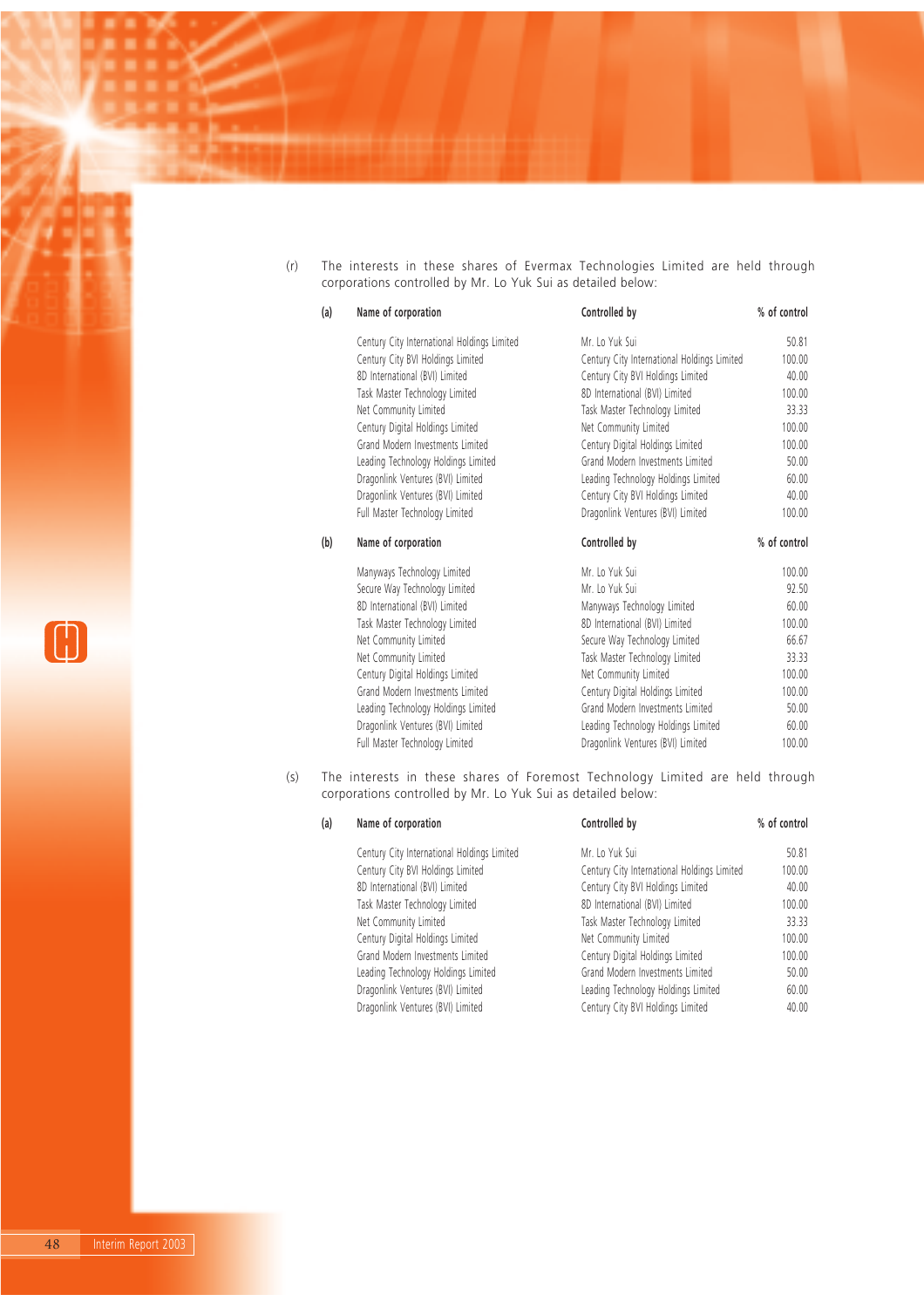| (b)<br>Name of corporation<br>Controlled by                              | % of control |
|--------------------------------------------------------------------------|--------------|
| Manyways Technology Limited<br>Mr. Lo Yuk Sui                            | 100.00       |
| Secure Way Technology Limited<br>Mr. Lo Yuk Sui                          | 92.50        |
| 8D International (BVI) Limited<br>Manyways Technology Limited            | 60.00        |
| Task Master Technology Limited<br>8D International (BVI) Limited         | 100.00       |
| Net Community Limited<br>Secure Way Technology Limited                   | 66.67        |
| Task Master Technology Limited<br>Net Community Limited                  | 33.33        |
| Century Digital Holdings Limited<br>Net Community Limited                | 100.00       |
| Grand Modern Investments Limited<br>Century Digital Holdings Limited     | 100.00       |
| Grand Modern Investments Limited<br>Leading Technology Holdings Limited  | 50.00        |
| Dragonlink Ventures (BVI) Limited<br>Leading Technology Holdings Limited | 60.00        |

(t) The interests in these shares of Full Master Technology Limitd are held through corporations controlled by Mr. Lo Yuk Sui as detailed below:

| (a) | Name of corporation                         | Controlled by                               | % of control |
|-----|---------------------------------------------|---------------------------------------------|--------------|
|     | Century City International Holdings Limited | Mr. Lo Yuk Sui                              | 50.81        |
|     | Century City BVI Holdings Limited           | Century City International Holdings Limited | 100.00       |
|     | 8D International (BVI) Limited              | Century City BVI Holdings Limited           | 40.00        |
|     | Task Master Technology Limited              | 8D International (BVI) Limited              | 100.00       |
|     | Net Community Limited                       | Task Master Technology Limited              | 33.33        |
|     | Century Digital Holdings Limited            | Net Community Limited                       | 100.00       |
|     | Grand Modern Investments Limited            | Century Digital Holdings Limited            | 100.00       |
|     | Leading Technology Holdings Limited         | Grand Modern Investments Limited            | 50.00        |
|     | Dragonlink Ventures (BVI) Limited           | Leading Technology Holdings Limited         | 60.00        |
|     | Dragonlink Ventures (BVI) Limited           | Century City BVI Holdings Limited           | 40.00        |
|     |                                             |                                             |              |
| (b) | Name of corporation                         | Controlled by                               | % of control |
|     | Manyways Technology Limited                 | Mr. Lo Yuk Sui                              | 100.00       |
|     | Secure Way Technology Limited               | Mr. Lo Yuk Sui                              | 92.50        |
|     | 8D International (BVI) Limited              | Manyways Technology Limited                 | 60.00        |
|     | Task Master Technology Limited              | 8D International (BVI) Limited              | 100.00       |
|     | Net Community Limited                       | Secure Way Technology Limited               | 66.67        |
|     | Net Community Limited                       | Task Master Technology Limited              | 33.33        |
|     | Century Digital Holdings Limited            | Net Community Limited                       | 100.00       |
|     | Grand Modern Investments Limited            | Century Digital Holdings Limited            | 100.00       |
|     | Leading Technology Holdings Limited         | Grand Modern Investments Limited            | 50.00        |

(u) The interests in these shares of Full Range Technology Limited are held through corporations controlled by Mr. Lo Yuk Sui as detailed below:

| Name of corporation                         | Controlled by                               | % of control |
|---------------------------------------------|---------------------------------------------|--------------|
| Century City International Holdings Limited | Mr. Lo Yuk Sui                              | 50.81        |
| Century City BVI Holdings Limited           | Century City International Holdings Limited | 100.00       |
| 8D International (BVI) Limited              | Century City BVI Holdings Limited           | 40.00        |
| Task Master Technology Limited              | 8D International (BVI) Limited              | 100.00       |
| Net Community Limited                       | Task Master Technology Limited              | 33.33        |
| Century Digital Holdings Limited            | Net Community Limited                       | 100.00       |
|                                             |                                             |              |

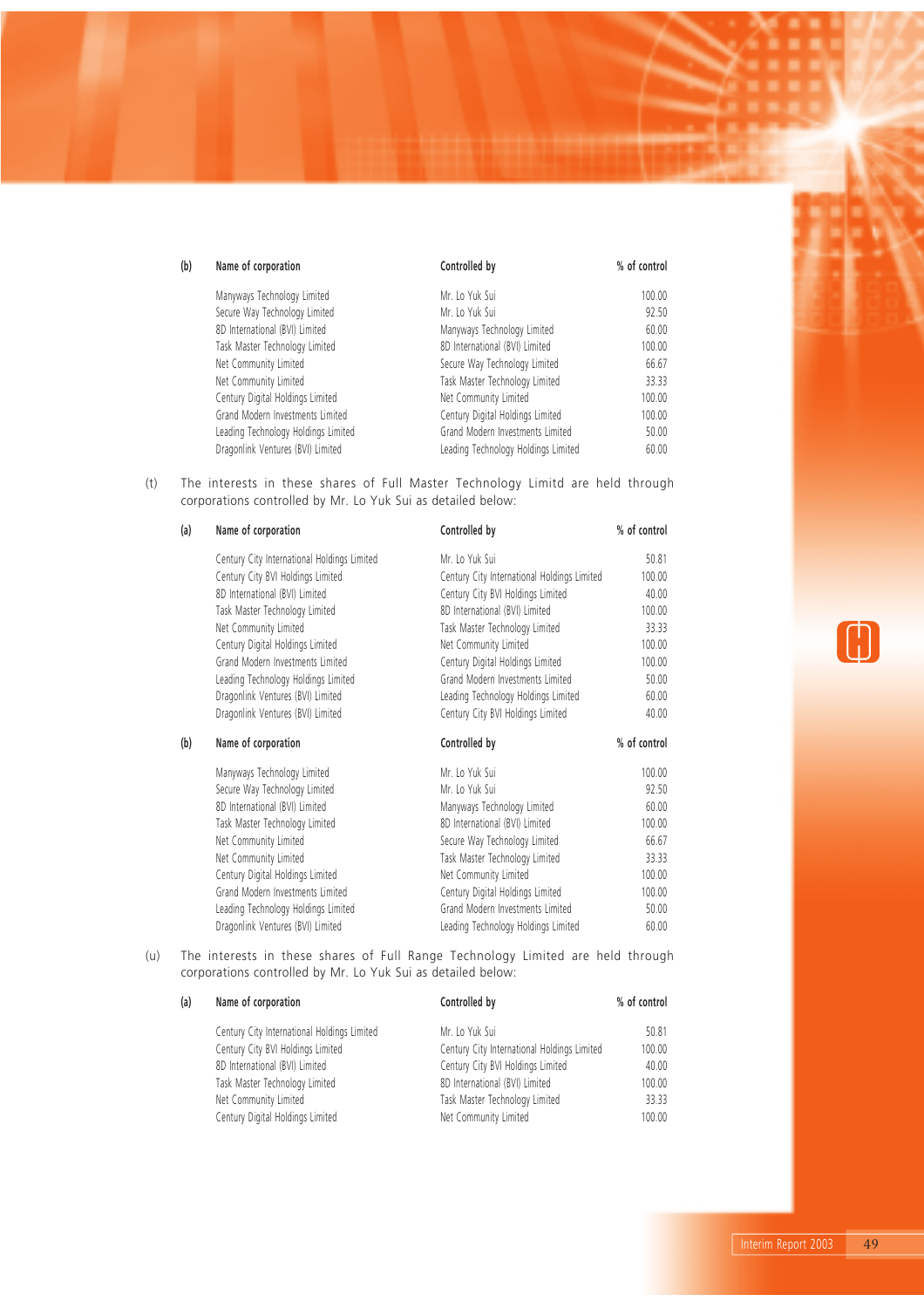| (b) | Name of corporation              | Controlled by                  | % of control |
|-----|----------------------------------|--------------------------------|--------------|
|     | Manyways Technology Limited      | Mr. Lo Yuk Sui                 | 100.00       |
|     | Secure Way Technology Limited    | Mr. Lo Yuk Sui                 | 92.50        |
|     | 8D International (BVI) Limited   | Manyways Technology Limited    | 100.00       |
|     | Task Master Technology Limited   | 8D International (BVI) Limited | 100.00       |
|     | Net Community Limited            | Secure Way Technology Limited  | 66.67        |
|     | Net Community Limited            | Task Master Technology Limited | 33.33        |
|     | Century Digital Holdings Limited | Net Community Limited          | 100.00       |

(v) The interests in these shares of Grand Modern Investments Limited are held through corporations controlled by Mr. Lo Yuk Sui as detailed below:

| (a) | Name of corporation                         | Controlled by                               | % of control |
|-----|---------------------------------------------|---------------------------------------------|--------------|
|     | Century City International Holdings Limited | Mr. Lo Yuk Sui                              | 50.81        |
|     | Century City BVI Holdings Limited           | Century City International Holdings Limited | 100.00       |
|     | 8D International (BVI) Limited              | Century City BVI Holdings Limited           | 40.00        |
|     | Task Master Technology Limited              | 8D International (BVI) Limited              | 100.00       |
|     | Net Community Limited                       | Task Master Technology Limited              | 33.33        |
|     | Century Digital Holdings Limited            | Net Community Limited                       | 100.00       |
| (b) | Name of corporation                         | Controlled by                               | % of control |
|     | Manyways Technology Limited                 | Mr. Lo Yuk Sui                              | 100.00       |
|     | Secure Way Technology Limited               | Mr. Lo Yuk Sui                              | 92.50        |
|     | 8D International (BVI) Limited              | Manyways Technology Limited                 | 60.00        |
|     | Task Master Technology Limited              | 8D International (BVI) Limited              | 100.00       |
|     | Net Community Limited                       | Secure Way Technology Limited               | 66.67        |
|     | Net Community Limited                       | Task Master Technology Limited              | 33.33        |
|     | Century Digital Holdings Limited            | Net Community Limited                       | 100.00       |
|     | Ultra Performance Limited                   | Mr. Lo Yuk Sui                              | 100.00       |

(w) The interests in these shares of Important Holdings Limited are held through corporations controlled by Mr. Lo Yuk Sui as detailed below:

| (a) | Name of corporation                         | Controlled by                               | % of control |
|-----|---------------------------------------------|---------------------------------------------|--------------|
|     | Century City International Holdings Limited | Mr. Lo Yuk Sui                              | 50.81        |
|     | Century City BVI Holdings Limited           | Century City International Holdings Limited | 100.00       |
|     | 8D International (BVI) Limited              | Century City BVI Holdings Limited           | 40.00        |
|     | Task Master Technology Limited              | 8D International (BVI) Limited              | 100.00       |
|     | Net Community Limited                       | Task Master Technology Limited              | 33.33        |
|     | Century Digital Holdings Limited            | Net Community Limited                       | 100.00       |
| (b) | Name of corporation                         | Controlled by                               | % of control |
|     | Manyways Technology Limited                 | Mr. Lo Yuk Sui                              | 100.00       |
|     | Secure Way Technology Limited               | Mr. Lo Yuk Sui                              | 92.50        |
|     |                                             |                                             |              |
|     | 8D International (BVI) Limited              | Manyways Technology Limited                 | 100.00       |
|     | Task Master Technology Limited              | 8D International (BVI) Limited              | 100.00       |
|     | Net Community Limited                       | Secure Way Technology Limited               | 66.67        |
|     | Net Community Limited                       | Task Master Technology Limited              | 33.33        |

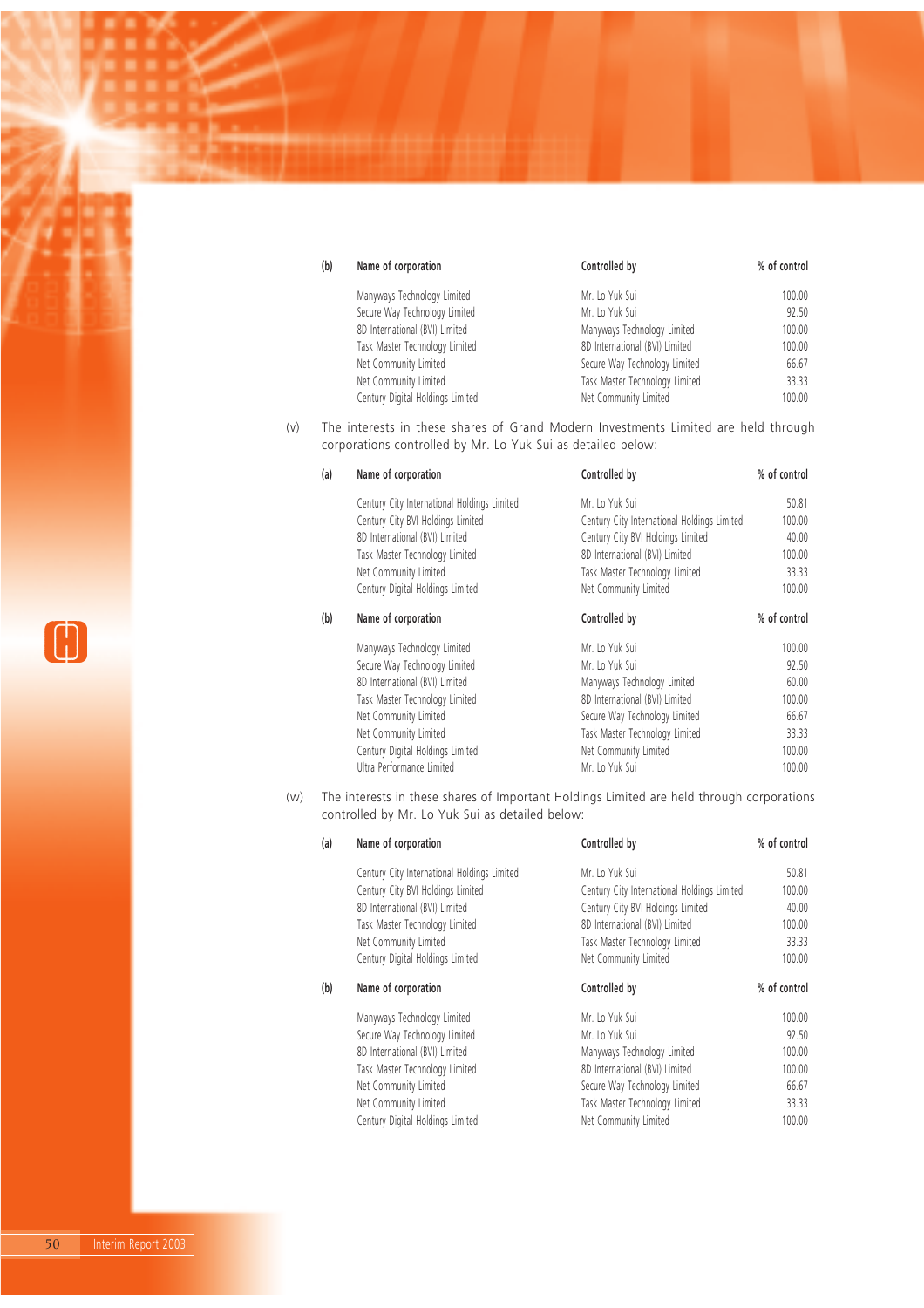(x) The interests in these shares of Leading Technology Holdings Limited are held through corporations controlled by Mr. Lo Yuk Sui as detailed below:

### **(a) Name of corporation Controlled by % of control** Century City International Holdings Limited Mr. Lo Yuk Sui 50.81 Century City BVI Holdings Limited Century City International Holdings Limited 100.00 8D International (BVI) Limited Century City BVI Holdings Limited 40.00 Task Master Technology Limited **8D** International (BVI) Limited 100.00 Net Community Limited 33.33 Century Digital Holdings Limited **Net Community Limited** 100.00 Grand Modern Investments Limited Century Digital Holdings Limited 100.00 **(b) Name of corporation Controlled by % of control** Manyways Technology Limited Mr. Lo Yuk Sui 100.00 Secure Way Technology Limited Mr. Lo Yuk Sui 92.50 8D International (BVI) Limited 60.00 Task Master Technology Limited 8D International (BVI) Limited 100.00 Net Community Limited 66.67 Net Community Limited 33.33 Century Digital Holdings Limited **Net Community Limited** 100.00 Grand Modern Investments Limited Century Digital Holdings Limited 100.00 **(c) Name of corporation Controlled by % of control** Century City International Holdings Limited Mr. Lo Yuk Sui 50.81 Century City BVI Holdings Limited Century City International Holdings Limited 100.00 Paliburg Holdings Limited 56.77 Paliburg Development BVI Holdings Limited Paliburg Holdings Limited 100.00 Venture Perfect Investments Limited Paliburg Development BVI Holdings Limited 100.00

(y) The interests in these shares of Mira Technology Limited are held through corporations controlled by Mr. Lo Yuk Sui as detailed below:

#### (a) Name of corporation

Century City International Holdings Limited Century City BVI Holdings Limited 8D International (BVI) Limited Task Master Technology Limited Net Community Limited Century Digital Holdings Limited Grand Modern Investments Limited Leading Technology Holdings Limited Dragonlink Ventures (BVI) Limited Dragonlink Ventures (BVI) Limited Foremost Technology Limited

#### (b) Name of corporation

Manyways Technology Limited Secure Way Technology Limited 8D International (BVI) Limited Task Master Technology Limited Net Community Limited Net Community Limited Century Digital Holdings Limited Grand Modern Investments Limited Leading Technology Holdings Limited Dragonlink Ventures (BVI) Limited Foremost Technology Limited

| Controlled by                                                            | % of control    |
|--------------------------------------------------------------------------|-----------------|
| Mr To Yuk Sui                                                            | 50.81           |
| Century City International Holdings Limited                              | 100.00          |
| Century City BVI Holdings Limited                                        | 40.00           |
| 8D International (BVI) Limited                                           | 100.00          |
| Task Master Technology Limited                                           | 33.33           |
| Net Community Limited                                                    | 100 00          |
| Century Digital Holdings Limited                                         | 100.00          |
| Grand Modern Investments Limited                                         | 50.00           |
| Leading Technology Holdings Limited                                      | 60.00           |
| Century City BVI Holdings Limited                                        | 40.00           |
| Dragonlink Ventures (BVI) Limited                                        | 100.00          |
|                                                                          |                 |
| Controlled by                                                            | % of control    |
| Mr To Yuk Sui                                                            | 100.00          |
| Mr To Yuk Sui                                                            | 92.50           |
| Manyways Technology Limited                                              | 60.00           |
| 8D International (BVI) Limited                                           | 100 00          |
| Secure Way Technology Limited                                            | 66.67           |
| Task Master Technology Limited                                           | 33.33           |
| Net Community Limited                                                    | 100.00          |
| Century Digital Holdings Limited                                         | 100.00          |
| Grand Modern Investments Limited                                         | 50.00           |
| Leading Technology Holdings Limited<br>Dragonlink Ventures (BVI) Limited | 60.00<br>100.00 |

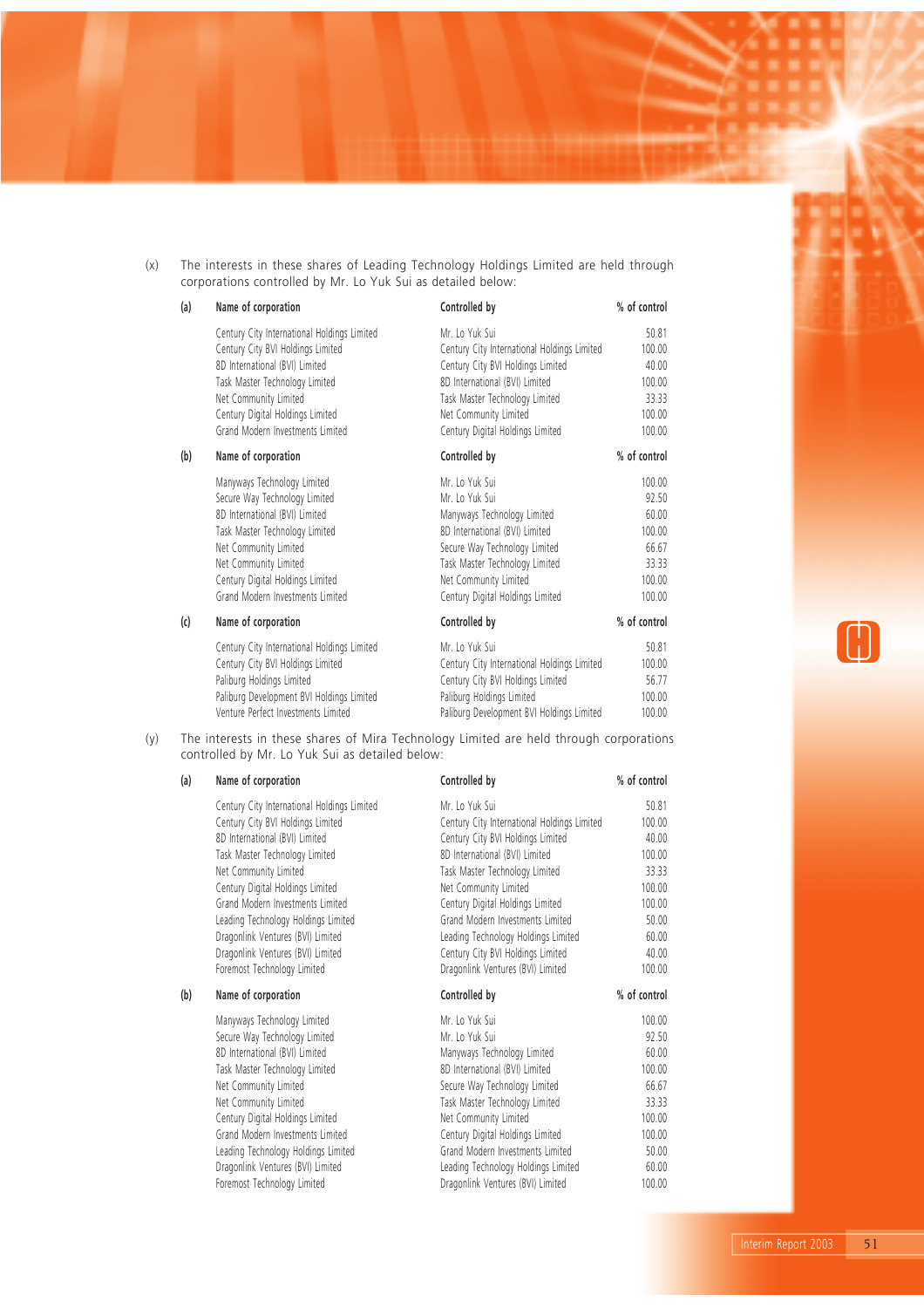(z) The interests in these shares of Net Age Technology Limited are held through corporations controlled by Mr. Lo Yuk Sui as detailed below:

| (a) | Name of corporation                         | Controlled by                               | % of control |
|-----|---------------------------------------------|---------------------------------------------|--------------|
|     | Century City International Holdings Limited | Mr. Lo Yuk Sui                              | 50.81        |
|     | Century City BVI Holdings Limited           | Century City International Holdings Limited | 100.00       |
|     | 8D International (BVI) Limited              | Century City BVI Holdings Limited           | 40.00        |
|     | Task Master Technology Limited              | 8D International (BVI) Limited              | 100.00       |
|     | Net Community Limited                       | Task Master Technology Limited              | 33.33        |
|     | Century Digital Holdings Limited            | Net Community Limited                       | 100.00       |
|     | Century Digital Investments Limited         | Century Digital Holdings Limited            | 99.93        |
| (b) | Name of corporation                         | Controlled by                               | % of control |
|     | Manyways Technology Limited                 | Mr. Lo Yuk Sui                              | 100.00       |
|     | Secure Way Technology Limited               | Mr. Lo Yuk Sui                              | 92.50        |
|     | 8D International (BVI) Limited              | Manyways Technology Limited                 | 60.00        |
|     | Task Master Technology Limited              | 8D International (BVI) Limited              | 100.00       |
|     | Net Community Limited                       | Secure Way Technology Limited               | 66.67        |
|     | Net Community Limited                       | Task Master Technology Limited              | 33.33        |
|     | Century Digital Holdings Limited            | Net Community Limited                       | 100.00       |
|     | Century Digital Investments Limited         | Century Digital Holdings Limited            | 99.93        |

(aa) The interests in these shares of Net Community Limited are held through corporations controlled by Mr. Lo Yuk Sui as detailed below:

| (a) | Name of corporation                         | Controlled by                               | % of control |
|-----|---------------------------------------------|---------------------------------------------|--------------|
|     | Century City International Holdings Limited | Mr. Lo Yuk Sui                              | 50.81        |
|     | Century City BVI Holdings Limited           | Century City International Holdings Limited | 100.00       |
|     | 8D International (BVI) Limited              | Century City BVI Holdings Limited           | 40.00        |
|     | Task Master Technology Limited              | 8D International (BVI) Limited              | 100.00       |
|     |                                             |                                             |              |
| (b) | Name of corporation                         | Controlled by                               | % of control |
|     | Manyways Technology Limited                 | Mr. Lo Yuk Sui                              | 100.00       |
|     | 8D International (BVI) Limited              | Manyways Technology Limited                 | 60.00        |
|     | Task Master Technology Limited              | 8D International (BVI) Limited              | 100.00       |

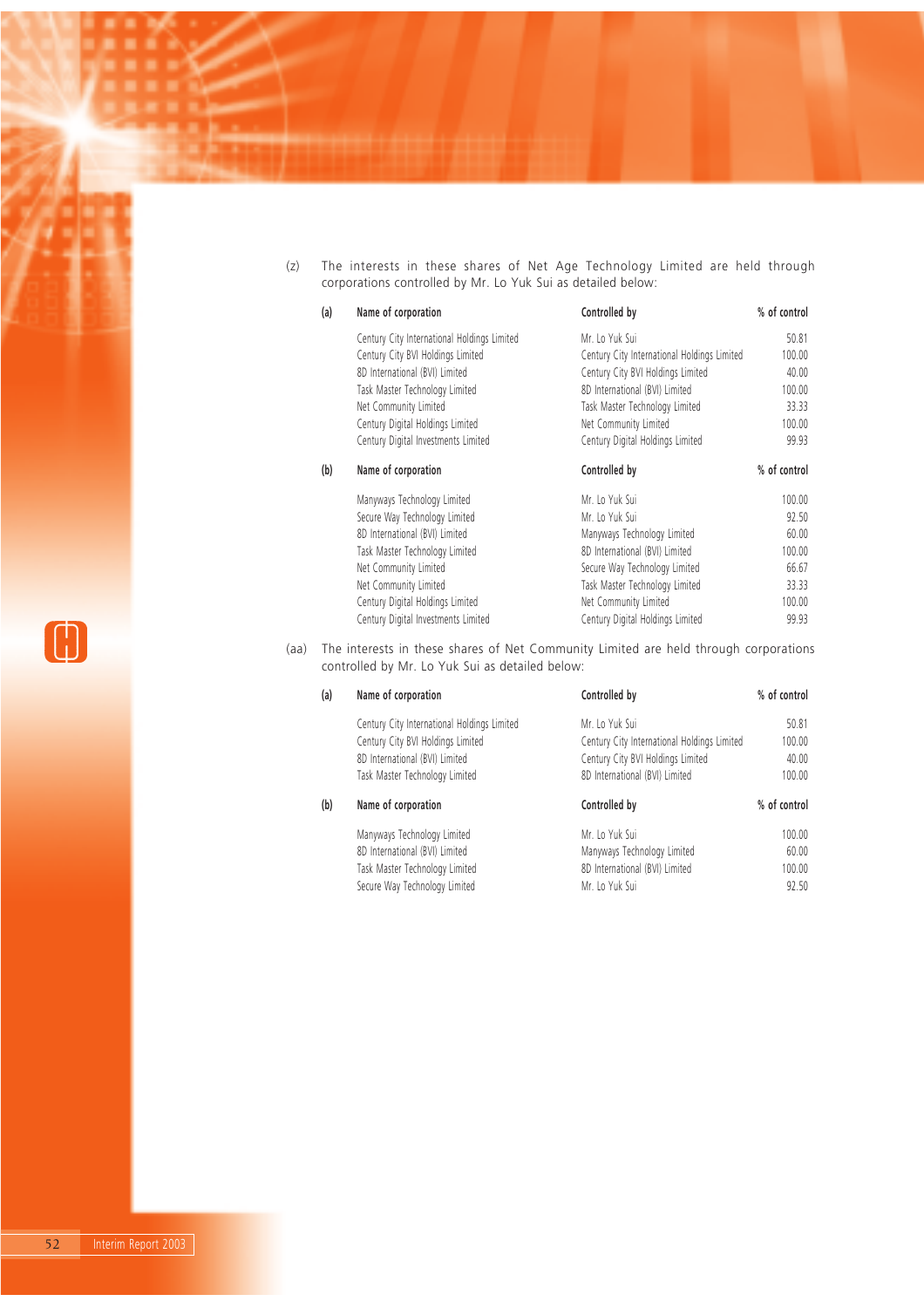(ab) The interests in these shares of Regal International (China) Limited are held through corporations controlled by Mr. Lo Yuk Sui as detailed below:

| (a) | Name of corporation                         | Controlled by                               | % of control |
|-----|---------------------------------------------|---------------------------------------------|--------------|
|     | Century City International Holdings Limited | Mr. Lo Yuk Sui                              | 50.81        |
|     | Century City BVI Holdings Limited           | Century City International Holdings Limited | 100.00       |
|     | 8D International (BVI) Limited              | Century City BVI Holdings Limited           | 40.00        |
|     | Task Master Technology Limited              | 8D International (BVI) Limited              | 100.00       |
|     | Net Community Limited                       | Task Master Technology Limited              | 33.33        |
|     | Century Digital Holdings Limited            | Net Community Limited                       | 100.00       |
|     | 8D Matrix Limited                           | Century Digital Holdings Limited            | 60.00        |
|     | 8D Matrix Limited                           | Century City BVI Holdings Limited           | 40.00        |
| (b) | Name of corporation                         | Controlled by                               | % of control |
|     | Manyways Technology Limited                 | Mr. Lo Yuk Sui                              | 100.00       |
|     | Secure Way Technology Limited               | Mr. Lo Yuk Sui                              | 92.50        |
|     | 8D International (BVI) Limited              | Manyways Technology Limited                 | 60.00        |
|     | Task Master Technology Limited              | 8D International (BVI) Limited              | 100.00       |
|     | Net Community Limited                       | Secure Way Technology Limited               | 66.67        |
|     | Net Community Limited                       | Task Master Technology Limited              | 33.33        |
|     | Century Digital Holdings Limited            | Net Community Limited                       | 100.00       |
|     | 8D Matrix Limited                           | Century Digital Holdings Limited            | 60.00        |

(ac) The interests in these shares of Speedway Technology Limited are held through corporations controlled by Mr. Lo Yuk Sui as detailed below:

| (a) | Name of corporation                         | Controlled by                               | % of control |
|-----|---------------------------------------------|---------------------------------------------|--------------|
|     | Century City International Holdings Limited | Mr. Lo Yuk Sui                              | 50.81        |
|     | Century City BVI Holdings Limited           | Century City International Holdings Limited | 100.00       |
|     | 8D International (BVI) Limited              | Century City BVI Holdings Limited           | 40.00        |
|     | Task Master Technology Limited              | 8D International (BVI) Limited              | 100.00       |
|     | Net Community Limited                       | Task Master Technology Limited              | 33.33        |
|     | Century Digital Holdings Limited            | Net Community Limited                       | 100.00       |
| (b) | Name of corporation                         | Controlled by                               | % of control |
|     | Manyways Technology Limited                 | Mr. Lo Yuk Sui                              | 100.00       |
|     | Secure Way Technology Limited               | Mr. Lo Yuk Sui                              | 92.50        |
|     | 8D International (BVI) Limited              | Manyways Technology Limited                 | 60.00        |
|     | Task Master Technology Limited              | 8D International (BVI) Limited              | 100.00       |
|     | Net Community Limited                       | Secure Way Technology Limited               | 66.67        |
|     | Net Community Limited                       | Task Master Technology Limited              | 33.33        |
|     | Century Digital Holdings Limited            | Net Community Limited                       | 100.00       |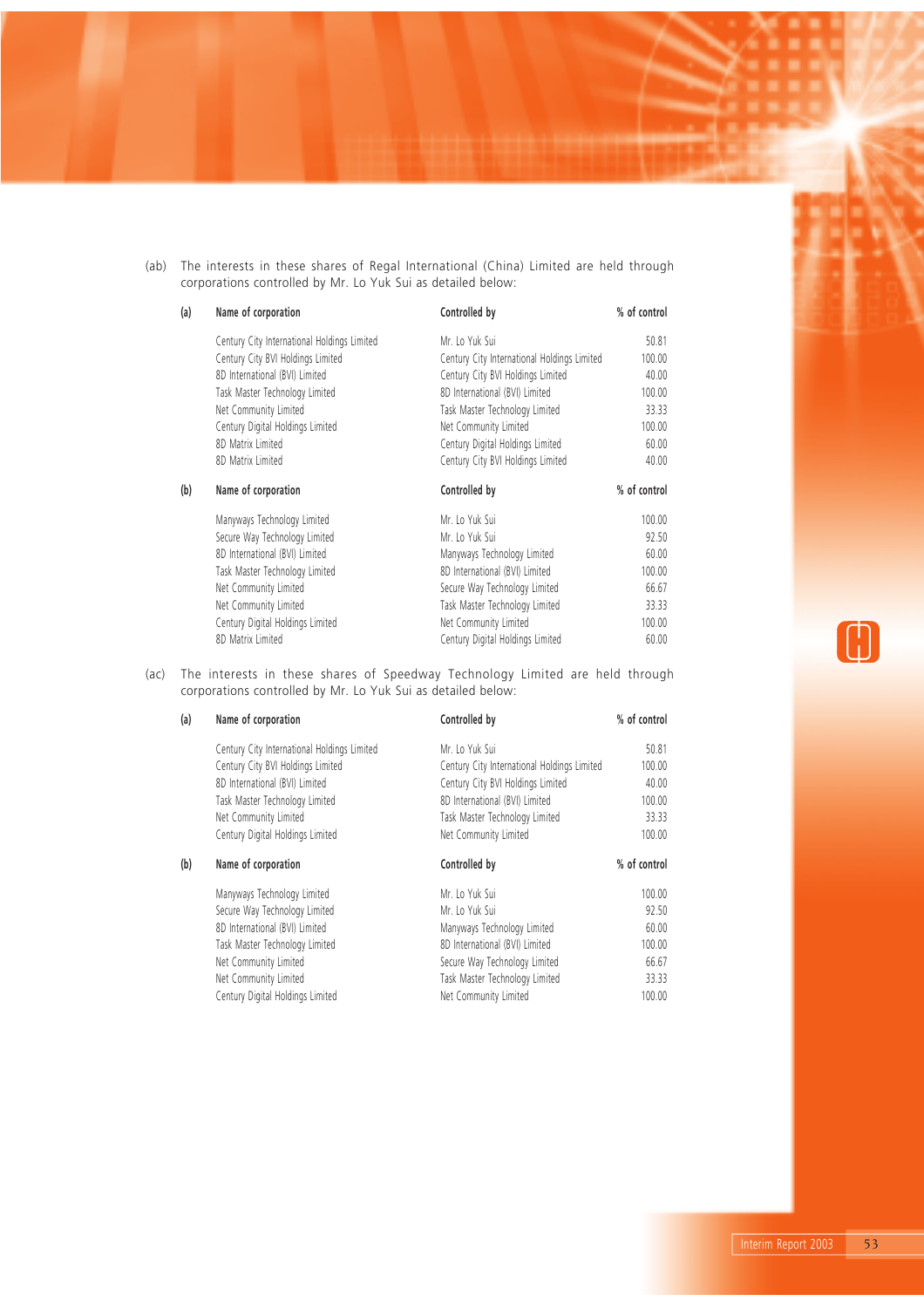(ad) The interests in these shares of Task Master Technology Limited are held through corporations controlled by Mr. Lo Yuk Sui as detailed below:

| (a) | Name of corporation                         | Controlled by                               | % of control |
|-----|---------------------------------------------|---------------------------------------------|--------------|
|     | Century City International Holdings Limited | Mr. Lo Yuk Sui                              | 50.81        |
|     | Century City BVI Holdings Limited           | Century City International Holdings Limited | 100.00       |
|     | 8D International (BVI) Limited              | Century City BVI Holdings Limited           | 40.00        |
| (b) | Name of corporation                         | Controlled by                               | % of control |
|     | Manyways Technology Limited                 | Mr. Lo Yuk Sui                              | 100.00       |
|     | 8D International (BVI) Limited              | Manyways Technology Limited                 | 60.00        |

(ae) The interests in these shares of Top-Most Technology Limited are held through corporations controlled by Mr. Lo Yuk Sui as detailed below:

| (a) | Name of corporation                         | Controlled by                               | % of control |
|-----|---------------------------------------------|---------------------------------------------|--------------|
|     | Century City International Holdings Limited | Mr. Lo Yuk Sui                              | 50.81        |
|     | Century City BVI Holdings Limited           | Century City International Holdings Limited | 100.00       |
|     | 8D International (BVI) Limited              | Century City BVI Holdings Limited           | 40.00        |
|     | Task Master Technology Limited              | 8D International (BVI) Limited              | 100.00       |
|     | Net Community Limited                       | Task Master Technology Limited              | 33.33        |
|     | Century Digital Holdings Limited            | Net Community Limited                       | 99.93        |
|     | Grand Modern Investments Limited            | Century Digital Holdings Limited            | 100.00       |
|     | Leading Technology Holdings Limited         | Grand Modern Investments Limited            | 50.00        |
|     | World Momentum Limited                      | Leading Technology Holdings Limited         | 100.00       |
| (b) | Name of corporation                         | Controlled by                               | % of control |
|     | Manyways Technology Limited                 | Mr. Lo Yuk Sui                              | 100.00       |
|     | Secure Way Technology Limited               | Mr. Lo Yuk Sui                              | 92.50        |
|     | 8D International (BVI) Limited              | Manyways Technology Limited                 | 60.00        |
|     | Task Master Technology Limited              | 8D International (BVI) Limited              | 100.00       |
|     | Net Community Limited                       | Secure Way Technology Limited               | 66.67        |
|     | Net Community Limited                       | Task Master Technology Limited              | 33.33        |
|     | Century Digital Holdings Limited            | Net Community Limited                       | 100.00       |
|     | Grand Modern Investments Limited            | Century Digital Holdings Limited            | 100.00       |
|     | Leading Technology Holdings Limited         | Grand Modern Investments Limited            | 50.00        |
|     | World Momentum Limited                      | Leading Technology Holdings Limited         | 100.00       |

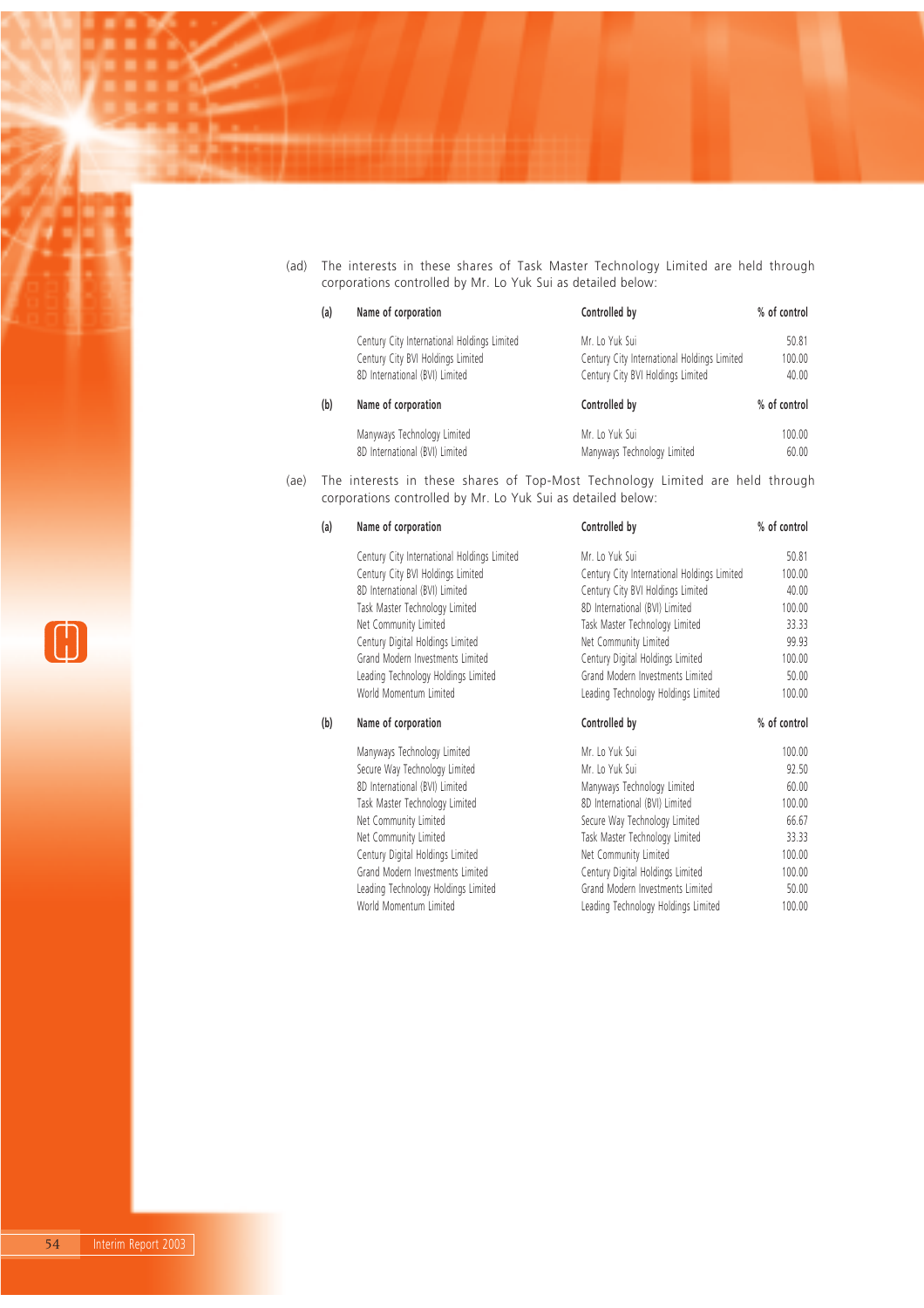(af) The interests in these shares of Top Technologies Limited are held through corporations controlled by Mr. Lo Yuk Sui as detailed below:

| (a) | Name of corporation                         | Controlled by                               | % of control |
|-----|---------------------------------------------|---------------------------------------------|--------------|
|     | Century City International Holdings Limited | Mr. Lo Yuk Sui                              | 50.81        |
|     | Century City BVI Holdings Limited           | Century City International Holdings Limited | 100.00       |
|     | 8D International (BVI) Limited              | Century City BVI Holdings Limited           | 40.00        |
|     | Task Master Technology Limited              | 8D International (BVI) Limited              | 100.00       |
|     | Net Community Limited                       | Task Master Technology Limited              | 33.33        |
|     | Century Digital Holdings Limited            | Net Community Limited                       | 100.00       |
| (b) | Name of corporation                         | Controlled by                               | % of control |
|     | Manyways Technology Limited                 | Mr. Lo Yuk Sui                              | 100.00       |
|     | Secure Way Technology Limited               | Mr. Lo Yuk Sui                              | 92.50        |
|     | 8D International (BVI) Limited              | Manyways Technology Limited                 | 60.00        |
|     | Task Master Technology Limited              | 8D International (BVI) Limited              | 100.00       |
|     | Net Community Limited                       | Secure Way Technology Limited               | 66.67        |
|     | Net Community Limited                       | Task Master Technology Limited              | 33.33        |
|     | Century Digital Holdings Limited            | Net Community Limited                       | 100.00       |

(ag) The interests in these shares of World Momentum Limited are held through corporations controlled by Mr. Lo Yuk Sui as detailed below:

| Name of corporation                         | Controlled by                               | % of control |  |
|---------------------------------------------|---------------------------------------------|--------------|--|
| Century City International Holdings Limited | Mr. Lo Yuk Sui                              | 50.81        |  |
| Century City BVI Holdings Limited           | Century City International Holdings Limited | 100.00       |  |
| 8D International (BVI) Limited              | Century City BVI Holdings Limited           | 40.00        |  |
| Task Master Technology Limited              | 8D International (BVI) Limited              | 100.00       |  |
| Net Community Limited                       | Task Master Technology Limited              | 33.33        |  |
| Century Digital Holdings Limited            | Net Community Limited                       | 100.00       |  |
| Grand Modern Investments Limited            | Century Digital Holdings Limited            | 100.00       |  |
| Leading Technology Holdings Limited         | Grand Modern Investments Limited            | 50.00        |  |
| Name of corporation                         | Controlled by                               | % of control |  |
| Manyways Technology Limited                 | Mr. Lo Yuk Sui                              | 100.00       |  |
| Secure Way Technology Limited               | Mr. Lo Yuk Sui                              | 92.50        |  |
| 8D International (BVI) Limited              | Manyways Technology Limited                 | 60.00        |  |
| Task Master Technology Limited              | 8D International (BVI) Limited              | 100.00       |  |
| Net Community Limited                       | Secure Way Technology Limited               | 66.67        |  |
| Net Community Limited                       | Task Master Technology Limited              | 33.33        |  |
| Century Digital Holdings Limited            | Net Community Limited                       | 100.00       |  |
| Grand Modern Investments Limited            | Century Digital Holdings Limited            | 100.00       |  |
| Leading Technology Holdings Limited         | Grand Modern Investments Limited            | 50.00        |  |
|                                             |                                             |              |  |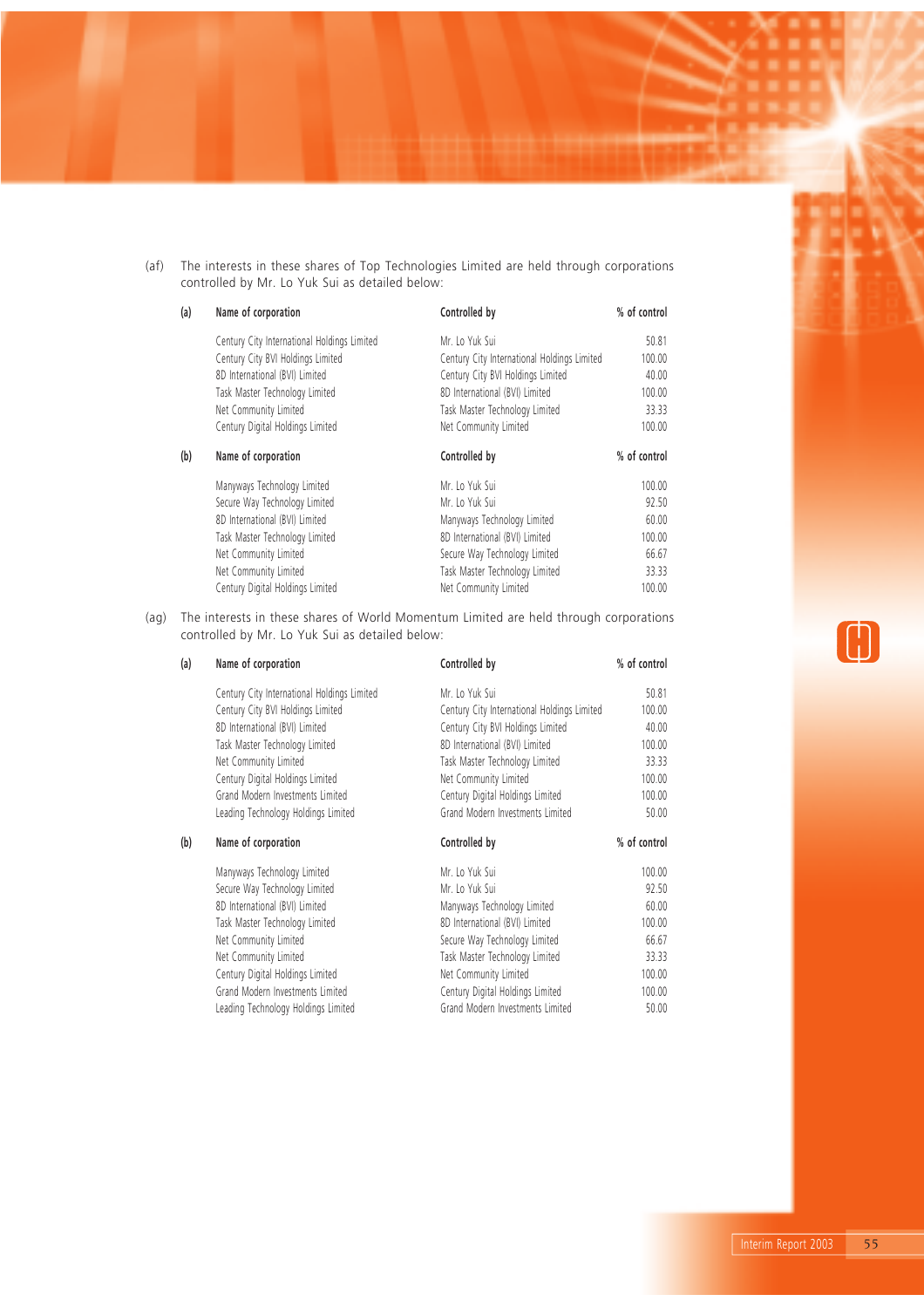Save as disclosed herein, as at 30th June, 2003, none of the Directors and chief executive of the Company had any interests and short positions in the shares, underlying shares and debentures of the Company or any associated corporation (within the meaning of Part XV of the SFO) of the Company, which (a) are required, pursuant to section 352 of the SFO, to be entered in the register referred to therein; or (b) are required, pursuant to the Model Code for Securities Transactions by Directors of Listed Companies in the Listing Rules to be notified to the Company and the Stock Exchange.

Save as disclosed in note 21 to the condensed consolidated financial statements, during the period, no right has been granted to, or exercised by, the following persons, to subscribe for shares in or debentures of the Company and no option granted to such persons has been cancelled and lapsed:

- (i) any Director, chief executive or substantial shareholders of the Company, or their respective associates;
- (ii) any participant with options granted in excess of the individual limit;
- (iii) any employee working under employment contract that is regarded as "continuous contract" for the purpose of the Employment Ordinance;
- (iv) any supplier of goods or services; and
- (v) any other participants.

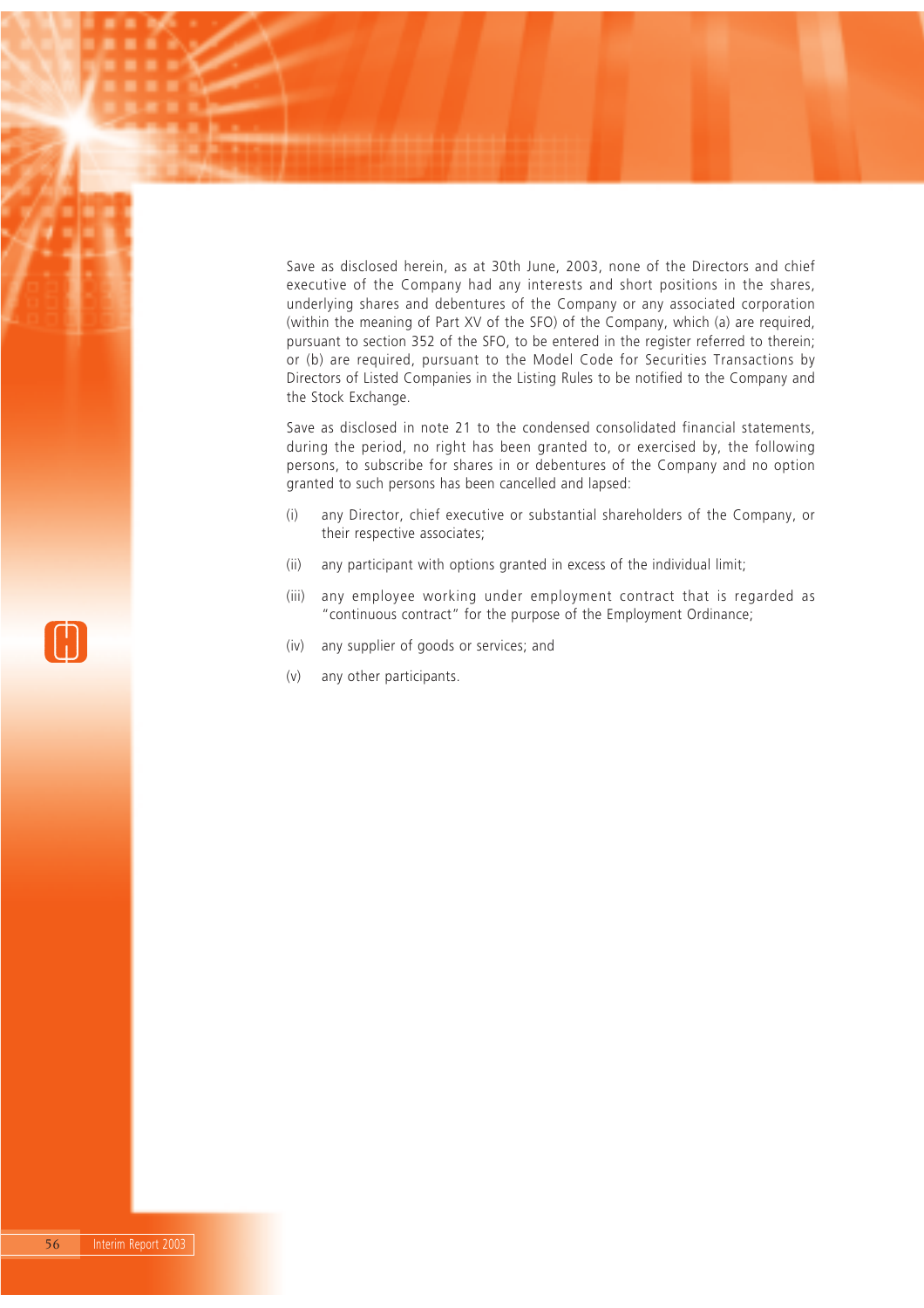# **SUBSTANTIAL SHAREHOLDERS' INTERESTS IN SHARE CAPITAL**

As at 30th June, 2003, the following persons (not being a Director or chief executive of the Company) had an interest or short position in the shares and underlying shares of the Company as recorded in the register required to be kept under section 336 of the SFO:  $\mathbb{R}^2$ 

| Name of shareholder                                          | Number of<br>issued ordinary<br>shares held                                | Number of<br>underlying<br>ordinary shares<br>(unissued) held | Total number of<br>ordinary shares<br>(issued and<br>unissued) held | Approximate<br>percentage of<br>the issued<br>ordinary shares |
|--------------------------------------------------------------|----------------------------------------------------------------------------|---------------------------------------------------------------|---------------------------------------------------------------------|---------------------------------------------------------------|
| Master City Limited (Notes i and ii)                         | 319,084,492                                                                |                                                               | 319,084,492                                                         | 8.36%                                                         |
| Shui To Co., Limited (Note i)                                | 440,269,831                                                                |                                                               | 440,269,831                                                         | 11.54%                                                        |
| YSL International Holdings Limited<br>(Notes i and ii)       | 931,998,340                                                                |                                                               | 931,998,340                                                         | 24.42%                                                        |
| Manyways Technology Limited<br>(Notes i and iii)             |                                                                            | 11,000,000,000                                                | 11,000,000,000                                                      | 288.20%                                                       |
| 8D International (BVI) Limited<br>(Notes i, iii and iv)      |                                                                            | 11,000,000,000                                                | 11,000,000,000                                                      | 288.20%                                                       |
| Task Master Technology Limited<br>(Notes i, iii and v)       |                                                                            | 11,000,000,000                                                | 11,000,000,000                                                      | 288.20%                                                       |
| Secure Way Technology Limited<br>(Notes i and iii)           |                                                                            | 11,000,000,000                                                | 11,000,000,000                                                      | 288.20%                                                       |
| Net Community Limited (Notes i, iii and vi)                  |                                                                            | 11,000,000,000                                                | 11,000,000,000                                                      | 288.20%                                                       |
| Century Digital Holdings Limited<br>(Notes i, iii and vii)   |                                                                            | 11,000,000,000                                                | 11,000,000,000                                                      | 288.20%                                                       |
| Grand Modern Investments Limited<br>(Notes i, iii and viii)  |                                                                            | 11,000,000,000                                                | 11,000,000,000                                                      | 288.20%                                                       |
| Miss Lo Po Man (Note ix)                                     |                                                                            | 2,400,000,000                                                 | 2,400,000,000                                                       | 62.88%                                                        |
| Wealth Master International Limited<br>(Notes ix, x and xii) |                                                                            | 2,400,000,000                                                 | 2,400,000,000                                                       | 62.88%                                                        |
| Mr. Anthony Ng<br>(Notes ix and xiii)                        | 500.000*<br>*(held through companies<br>wholly owned by<br>Mr. Anthony Ng) | 2,400,000,000                                                 | 2,400,500,000                                                       | 62.89%                                                        |

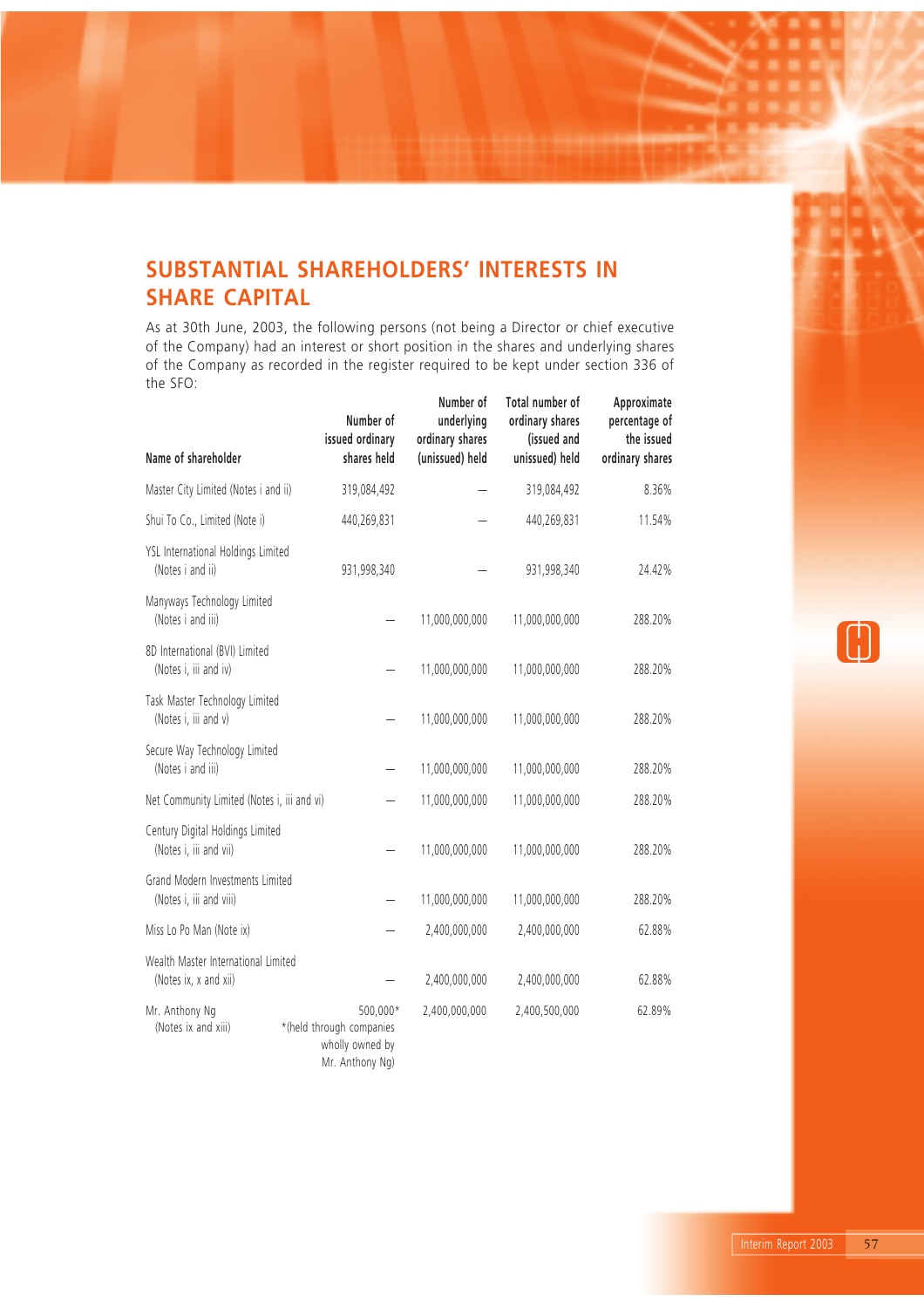| Name of shareholder                                            | Number of<br>issued ordinary<br>shares held             | Number of<br>underlying<br>ordinary shares<br>(unissued) held | Total number of<br>ordinary shares<br>(issued and<br>unissued) held | Approximate<br>percentage of<br>the issued<br>ordinary shares |
|----------------------------------------------------------------|---------------------------------------------------------|---------------------------------------------------------------|---------------------------------------------------------------------|---------------------------------------------------------------|
| Miss Cindy Ng<br>(Notes ix and xiii)                           | 100.000**<br>**(beneficially owned<br>by Miss Cindy Ng) | 2.400.000.000                                                 | 2.400.100.000                                                       | 62.88%                                                        |
| Splendid Success Investment Limited<br>(Notes ix, xi and xiii) |                                                         | 2.400.000.000                                                 | 2.400.000.000                                                       | 62.88%                                                        |
| Select Wise Holdings Limited<br>(Notes ix and xii)             |                                                         | 2.400.000.000                                                 | 2.400.000.000                                                       | 62.88%                                                        |

#### **Notes:**

- (i) These companies are controlled by Mr. Lo Yuk Sui and their said shareholdings are included in the corporate interests of Mr. Lo Yuk Sui in the Company as disclosed under the paragraph headed "Interests in shares and underlying shares" of the section entitled "Disclosure of interests" in this appendix.
- (ii) Master City Limited is 99.9% owned by of YSL International Holdings Limited ("YSL Int'L") and its shareholdings are included in the interests held by YSL Int'L.
- (iii) The interests in these underlying shares are directly held by Grand Modern Investments Limited ("Grand Modern").
- (iv) 8D International (BVI) Limited ("8D BVI") is 60% owned by Manyways Technology Limited.
- (v) Task Master Technology Limited ("Task Master") is wholly owned by 8D BVI.
- (vi) Net Community Limited ("Net Community") is 33.33% owned by Task Master and 66.67% owned by Secure Way Technology Limited.
- (vii) Century Digital Holdings Limited ("CDHL") is wholly owned by Net Community.
- (viii) Grand Modern is wholly owned by CDHL.
- (ix) The interests in 2,000,000,000 unissued shares are directly held by Select Wise Holdings Limited ("Select Wise") and 600,000,000 unissued shares are directly held by Select Wise Trust, of which Select Wise is the beneficiary.
- (x) Wealth Master International Limited ("Wealth Master") is wholly owned by Miss Lo Po Man.
- (xi) As at 30th June, 2003, Splendid Success Investment Limited ("Splendid Success") was owned as to 50% by each of Mr. Anthony Ng and Miss Cindy Ng.
- (xii) As at 30th June, 2003, Select Wise was owned as to 50% by each of Wealth Master and Splendid Success. Select Wise became wholly owned by Wealth Master on 5th August, 2003.
- (xiii) On 5th August, 2003, Mr. Anthony Ng, Miss Cindy Ng and Splendid Success ceased to be substantial shareholders of the Company.

Save as disclosed herein, there is no person who, as at 30th June, 2003, had an interest or short position in the shares and underlying shares of the Company which are recorded in the register required to be kept under section 336 of the SFO.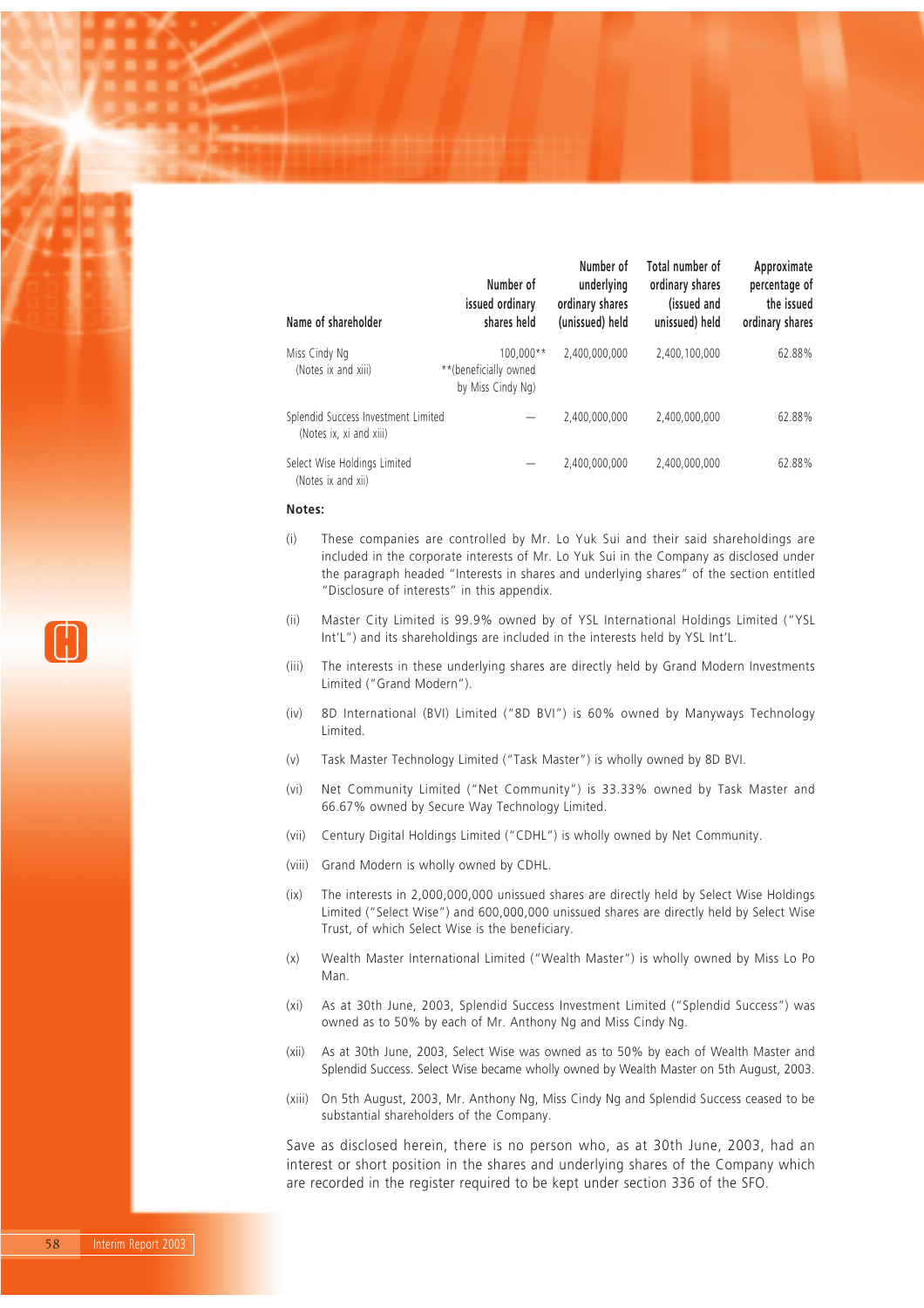# **DISCLOSURE PURSUANT TO PRACTICE NOTE 19**

The following disclosure is made by the Company in compliance with the continuing disclosure requirements under Practice Note 19 ("PN19") of the Rules Governing the Listing of Securities on The Stock Exchange of Hong Kong Limited (the "Listing Rules"). As at the date of this report, the Company holds a 66.9% shareholding interest in Paliburg Holdings Limited ("PHL") and PHL holds a 63.5% shareholding interest in Regal Hotels International Holdings Limited ("RHIHL"). For the purpose of this section, RHIHL and its subsidiary companies will be referred to as the "RHIHL Group"; PHL and its subsidiary companies, excluding the RHIHL Group, will be referred to as the "PHL Group"; PHL and its subsidiary companies, including the RHIHL Group, will be referred to as the "PHL/RHIHL Group"; the Company and its subsidiary companies, excluding both the PHL Group and the RHIHL Group, will be referred to as the "CCIHL Group"; and the Company and its subsidiary companies, including both the PHL Group and the RHIHL Group, will be referred as the "Group".

### *Advances to an Entity (Paragraph 3.2.1 of PN19)*

Details of the advances made to Chest Gain Development Limited ("Chest Gain"), a jointly controlled entity owned as to 70% by RHIHL and 30% by China Overseas Land & Investment Limited, which is independent of, and not connected with the Company, PHL and RHIHL, the respective directors, chief executive and substantial shareholders of the Company, PHL and RHIHL and any of their respective subsidiary companies or any of their respective associates (as defined in the Listing Rules), by the RHIHL Group as at 30th June, 2003 are set out below:

### **Advances RHIHL Group**

|     |                                            | (HK\$'million) |
|-----|--------------------------------------------|----------------|
| (A) | Principal Amount of Advances               | 2,705.0        |
| (B) | Interest Receivable                        | 379.2          |
| (C) | Several Guarantees for:                    |                |
|     | Principal Amount of Bank Facilities<br>(a) | 2,359.0        |
|     | Amount of Bank Facilities Drawndown<br>(b) | 2,114.9        |
|     | $Total:(A)+(B)+(C)(a)$                     | 5,443.2        |
|     | $(A)+(B)+(C)(b)$                           | 5,199.1        |

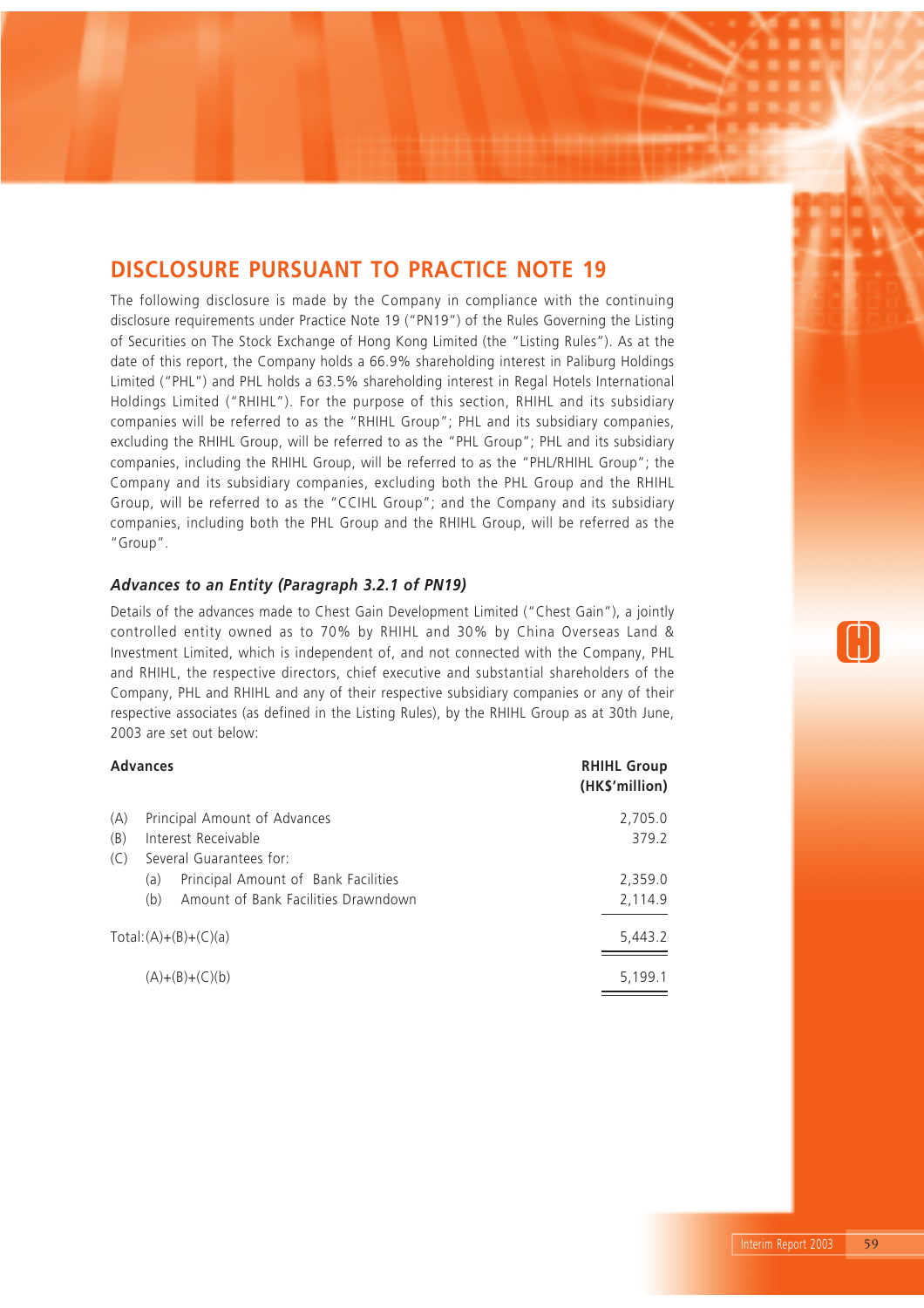The above advances to Chest Gain, including interest receivable thereon, in an aggregate sum of HK\$3,084.2 million (before a provision of HK\$1,633.3 million) included an amount of HK\$1,701.1 million, before a provision of HK\$933.3 million, which represented the gross amount of the advances attributable to the additional 40% interest in Chest Gain acquired from the PHL Group in 2002 as detailed in last year's audited consolidated financial statements. Such contribution of funds to Chest Gain are required to be provided in the form of shareholders' loans in proportion to the respective shareholding interests of the shareholders of Chest Gain. The advances are unsecured and have no fixed term of repayment, and related interest had been accrued at prime rate up to 31st December, 1998. The provision of financial assistance to Chest Gain is for the purpose of facilitating Chest Gain in the development of its property project at Rural Building Lot No.1138, Wong Ma Kok Road, Stanley, Hong Kong (the "Stanley Site"). The Stanley Site was acquired by Chest Gain at the government land auction held on 3rd June, 1997. A guarantee was provided by RHIHL on a several basis in proportion to its 70% shareholding interests in Chest Gain and was given in respect of the bank loan facilities of HK\$3,370.0 million made available to Chest Gain for the purposes of refinancing part of the consideration for the acquisition of the Stanley Site and financing the estimated construction costs required for the luxury residential development at the Stanley Site. In addition, PHL continued to provide a limited guarantee in respect of those bank loan facilities to Chest Gain attributable to the 40% interest in Chest Gain sold to RHIHL Group in 2002.

As the Company reported a consolidated deficiency in assets of HK\$927.4 million by reference to its latest unaudited condensed consolidated financial statements for the six months ended 30th June, 2003, the calculation of the percentage of the aggregate amount of advances and other financial assistance mentioned above to net tangible assets is not applicable. Calculated on the basis of the Modified Asset Value of approximately HK\$4,338.0 million (as referred to in the Announcement of the Company dated 19th June, 2003), the aggregate of advances and other financial assistance as at 30th June, 2003 provided by the RHIHL Group to Chest Gain in the respective sums of (a) HK\$5,443.2 million (based on the total available amount of the bank facilities) and (b) HK\$5,199.1 million (based on the amount of bank facilities drawndown) represented (a) 125.5% and (b) 119.9% of the Modified Asset Value.

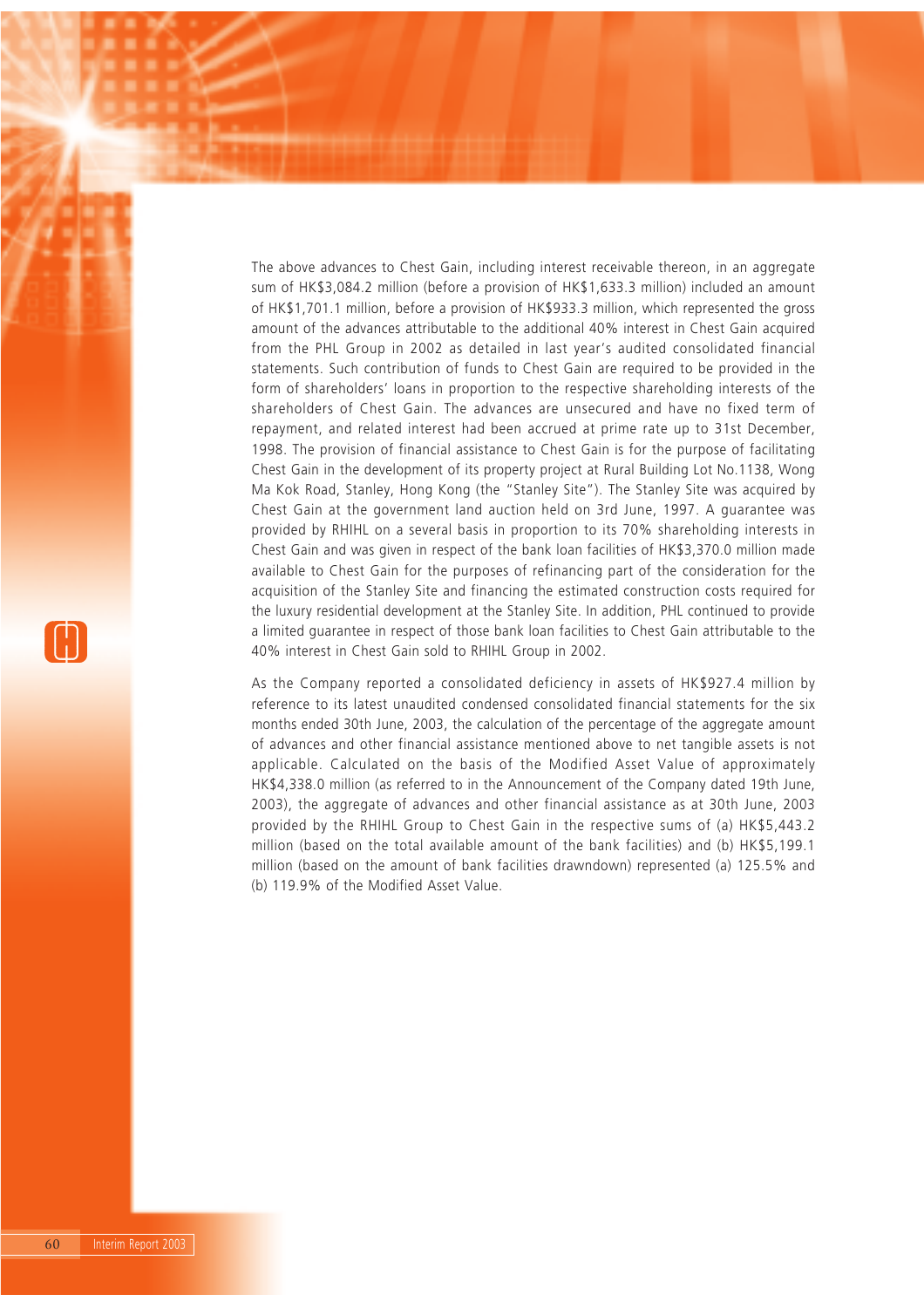# *Financial Assistance provided to and Guarantees given for Affiliated Companies (Paragraph 3.3 of PN19)*

Details of the financial assistance provided to and guarantees given for affiliated companies (including Chest Gain) by the Group as at 30th June, 2003 are set out below:

| Name of<br><b>Affiliated</b><br><b>Companies</b> |                           | Principal<br>Amount<br>of Advances<br>(HK\$'million) |        | Interest<br>Receivable<br>(HK\$'million) | <b>Guarantee given for Bank Facilities</b><br>(i)<br>Principal<br>Amount of<br><b>Bank Facilities</b><br>(HK\$'million) | (ii)<br>Amount of<br><b>Bank Facilities</b><br>Drawndown<br>(HK\$'million) |
|--------------------------------------------------|---------------------------|------------------------------------------------------|--------|------------------------------------------|-------------------------------------------------------------------------------------------------------------------------|----------------------------------------------------------------------------|
| Chest Gain                                       | (A)                       | 2,705.0                                              | (B)    | 379.2                                    | $(C)(i)$ 2,359.0                                                                                                        | $(C)(ii)$ 2,114.9                                                          |
| Cheerjoy<br>Development<br>Limited               | (D)                       | 147.7<br>(Interest Rate:<br>Prime Rate)              | (E)    | 7.5                                      | Nil                                                                                                                     | Nil                                                                        |
| Talent Faith<br>Investments<br>Ltd.              | (F)                       | 78.6                                                 |        |                                          | Nil                                                                                                                     | Nil                                                                        |
| 8D International<br>(BVI) Limited                | (G)                       | 38.3                                                 |        |                                          | Nil                                                                                                                     | Nil                                                                        |
| 8D Matrix Limited                                | (H)                       | 0.7                                                  |        |                                          | Nil                                                                                                                     | Nil                                                                        |
| Bright Future (HK)<br>Limited                    | $($ l $)$                 | 5.6                                                  |        |                                          | Nil                                                                                                                     | Nil                                                                        |
| Network Sky<br>Limited                           | $\left(\mathsf{J}\right)$ | 0.7                                                  |        |                                          | Nil                                                                                                                     | Nil                                                                        |
|                                                  |                           |                                                      | Total: |                                          | $(A)+(B)+(C)(i)+(D)$ to $(J)$                                                                                           | 5,722.3                                                                    |
|                                                  |                           |                                                      |        |                                          | $(A)+(B)+(C)(ii)+(D)$ to (J)                                                                                            | 5,478.2                                                                    |

Relevant details in respect of the financial assistance provided to and guarantees given for Chest Gain are disclosed above under Paragraph 3.2.1 of PN19 of the Listing Rules.

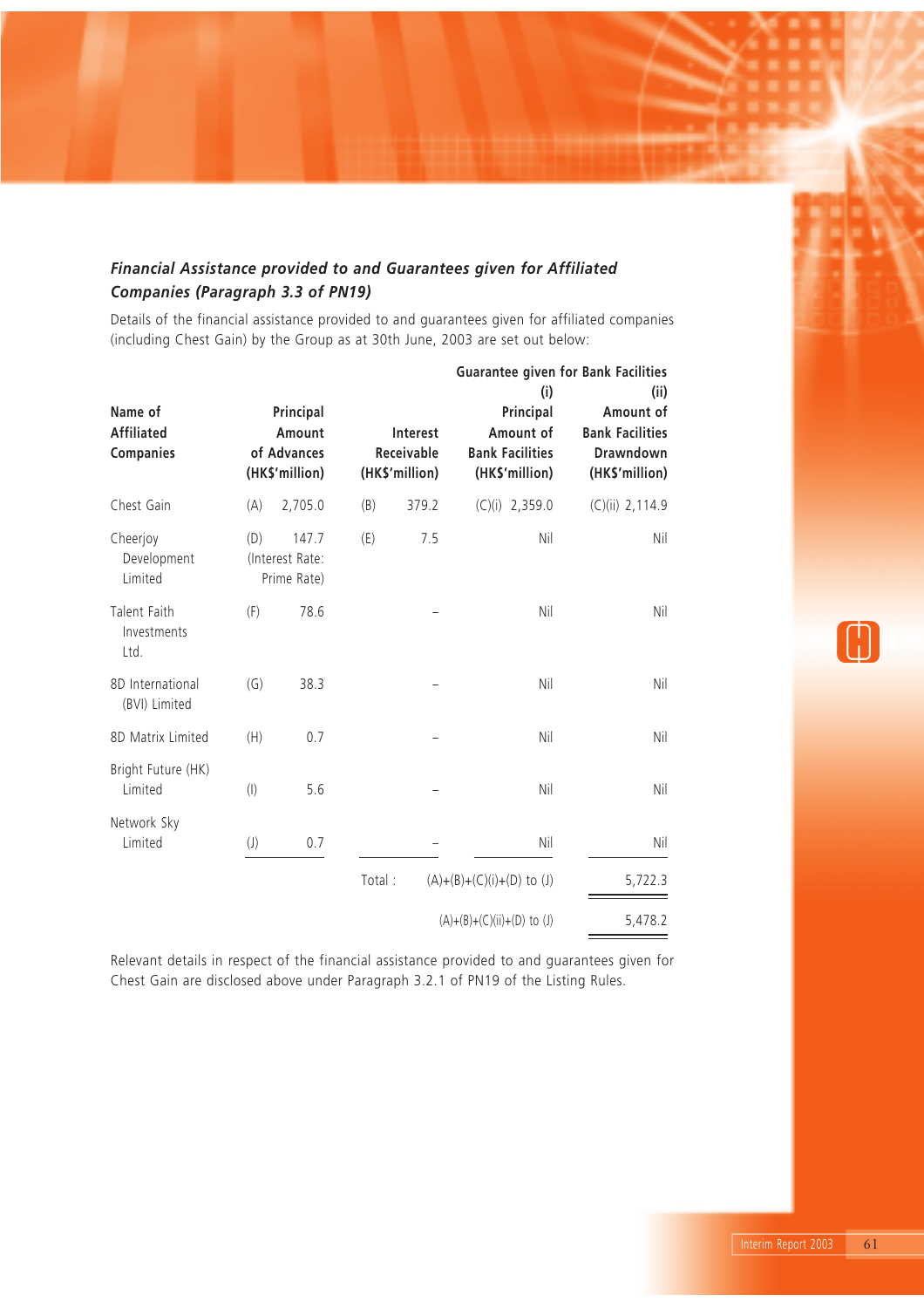Cheerjoy Development Limited ("Cheerjoy") was a wholly owned subsidiary company of PHL and became a 30% owned associate of PHL during 1999. Cheerjoy owns the development property at Ap Lei Chau Inland Lot No. 129, Ap Lei Chau East, Hong Kong. The remaining 70% shareholding interest in Cheerjoy is owned by a third party, which is independent of, and not connected with PHL, the directors, chief executive and substantial shareholders of PHL and any of its subsidiary companies or any of their respective associates (as defined in the Listing Rules). The advances were provided by the PHL Group in the form of shareholder's loans and, according to the terms of the shareholders' agreement in respect of this joint venture, would not be provided in proportion to PHL's shareholding interest in Cheerjoy. The advances were provided for the purpose of funding the working capital requirements of Cheerjoy, are unsecured and have no fixed term of repayment.

Talent Faith Investments Ltd. ("Talent Faith") was previously a wholly owned subsidiary company of PHL. Talent Faith owns a 65% interest in a joint venture company which, in turn, owns a 70% interest in an equity joint venture in The People's Republic of China involved in a property development project in Beijing. Talent Faith became a 50% owned associate of PHL during 2000. The remaining 50% shareholding interest in Talent Faith is owned by a third party, which is independent of, and not connected with PHL, the directors, chief executive and substantial shareholders of PHL and any of its subsidiary companies or any of their respective associates (as defined in the Listing Rules). The advances were provided by the PHL Group in the form of shareholder's loans and, in accordance with the terms in the agreement entered into with the said third party in relation to the disposal of the PHL Group's 50% interest in Talent Faith, would not be in proportion to PHL's shareholding interest in Talent Faith. The advances were provided for the purpose of funding the working capital requirements of Talent Faith, are unsecured, interest free and have no fixed terms of repayment.

8D International (BVI) Limited ("8D-BVI") is a 30% owned associate of RHIHL, which is involved in information technology businesses in connection with a broadband fibre optic network project in The People's Republic of China and the development and distribution of technologically advanced security and building related systems and software development, and promotions businesses. The remaining shareholding interests in 8D-BVI are indirectly owned as to 10% by the Company and 60% by Mr. Lo Yuk Sui. The advances were provided by the CCIHL Group and the RHIHL Group in the form of shareholders' loans in proportion to the respective shareholding interests of the Company and RHIHL in 8D-BVI, for the purpose of financing the working capital of 8D-BVI. The advances are unsecured, interest free and have no fixed term of repayment.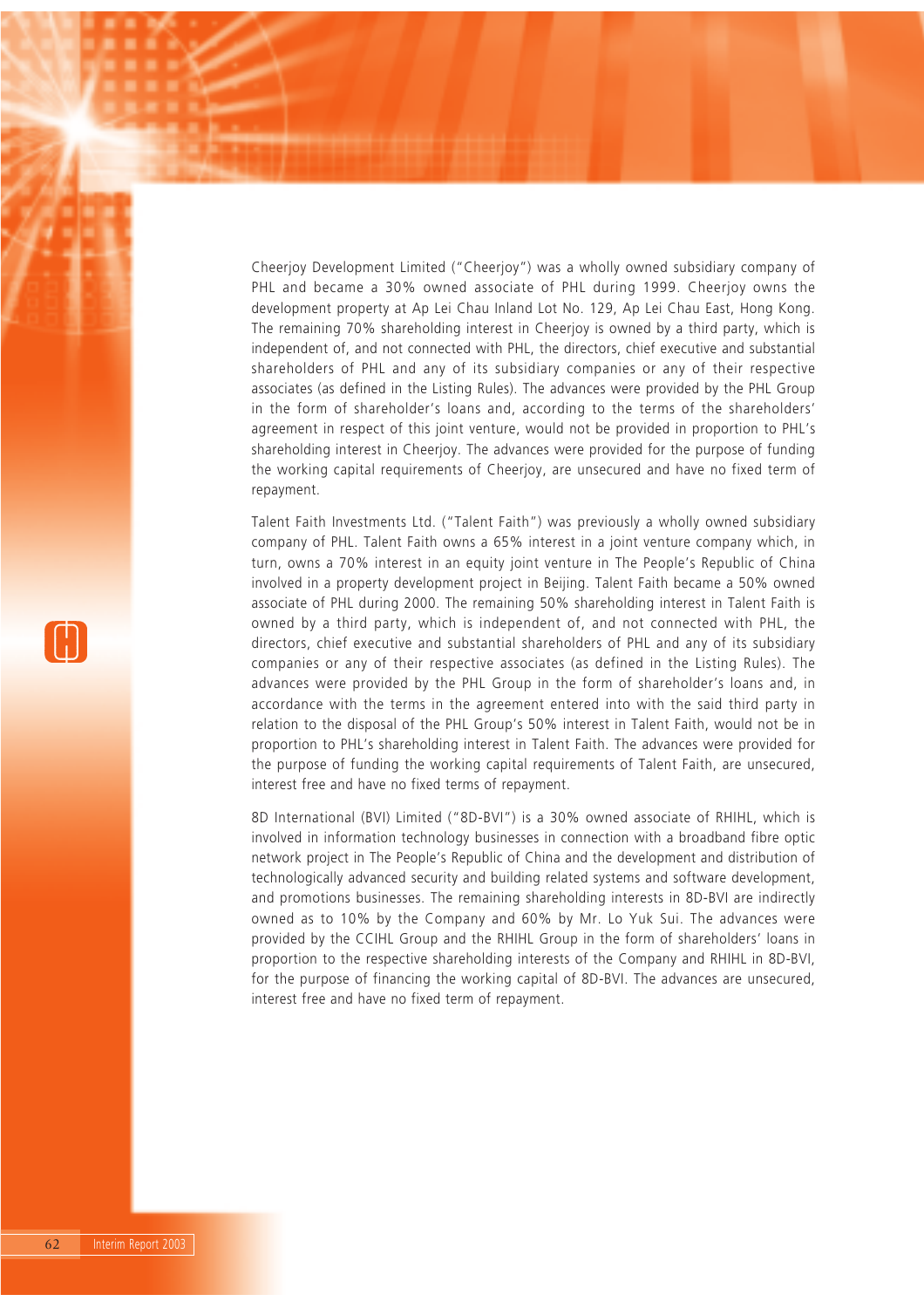8D Matrix Limited ("8D Matrix") is a 30% owned associate of RHIHL (RHIHL also holds an additional 6% attributable interest through its holding in 8D-BVI), which is involved in promotions businesses. The remaining shareholding interests in 8D Matrix are owned as to 10% indirectly by the Company (the Company also holds an additional 2% attributable interest through its holding in 8D-BVI) and 60% indirectly by Mr. Lo Yuk Sui through his associates (as defined in the Listing Rules), including 8D-BVI. The advances were provided by the CCIHL Group and the RHIHL Group in the form of shareholders' loans in proportion to the respective shareholding interests of the Company and RHIHL in 8D Matrix, for the purpose of financing the working capital of 8D Matrix. The advances are unsecured, interest free and have no fixed term of repayment.

Bright Future (HK) Limited ("Bright Future"), a 50% owned associate of RHIHL, owns a 90% effective equity interest in a foreign enterprise engaged in the operation of a hotel in Qinghai in The People's Republic of China. The remaining 50% shareholding interests in Bright Future and the remaining 10% equity interest in the aforesaid foreign enterprise are owned by third parties respectively, which are independent of, and not connected with RHIHL, the directors, chief executive and substantial shareholders of RHIHL and any of its subsidiary companies or any of their respective associates (as defined in the Listing Rules). The advances to Bright Future were provided by the RHIHL Group in the form of shareholder's loans in proportion to RHIHL's shareholding interest in Bright Future, for the purpose of funding the working capital requirements of Bright Future. The advances to Bright Future are unsecured, interest free and have no fixed term of repayment.

Network Sky Limited ("Network Sky") is a 25% owned associate of each of PHL and RHIHL, which through its wholly-owned subsidiary company is engaged in the carrying on of a light refreshment operation. The other shareholding interests in Network Sky are owned as to 25% indirectly by Mrs. Kitty Lo Lee Kit Tai, a director of PHL and RHIHL, through her associate (as defined in the Listing Rules) and 25% directly by a third party which is independent of, and not connected with the Company, the directors, chief executive and substantial shareholders of the Company and any of its subsidiary companies or any of their respective associates (as defined in the Listing Rules). The advances to Network Sky were provided by the Group in the form of shareholder's loans in proportion to the Company's shareholding interest in Network Sky, for the purpose of financing the working capital of Network Sky. The advances are unsecured, interest free and have no fixed term of repayment.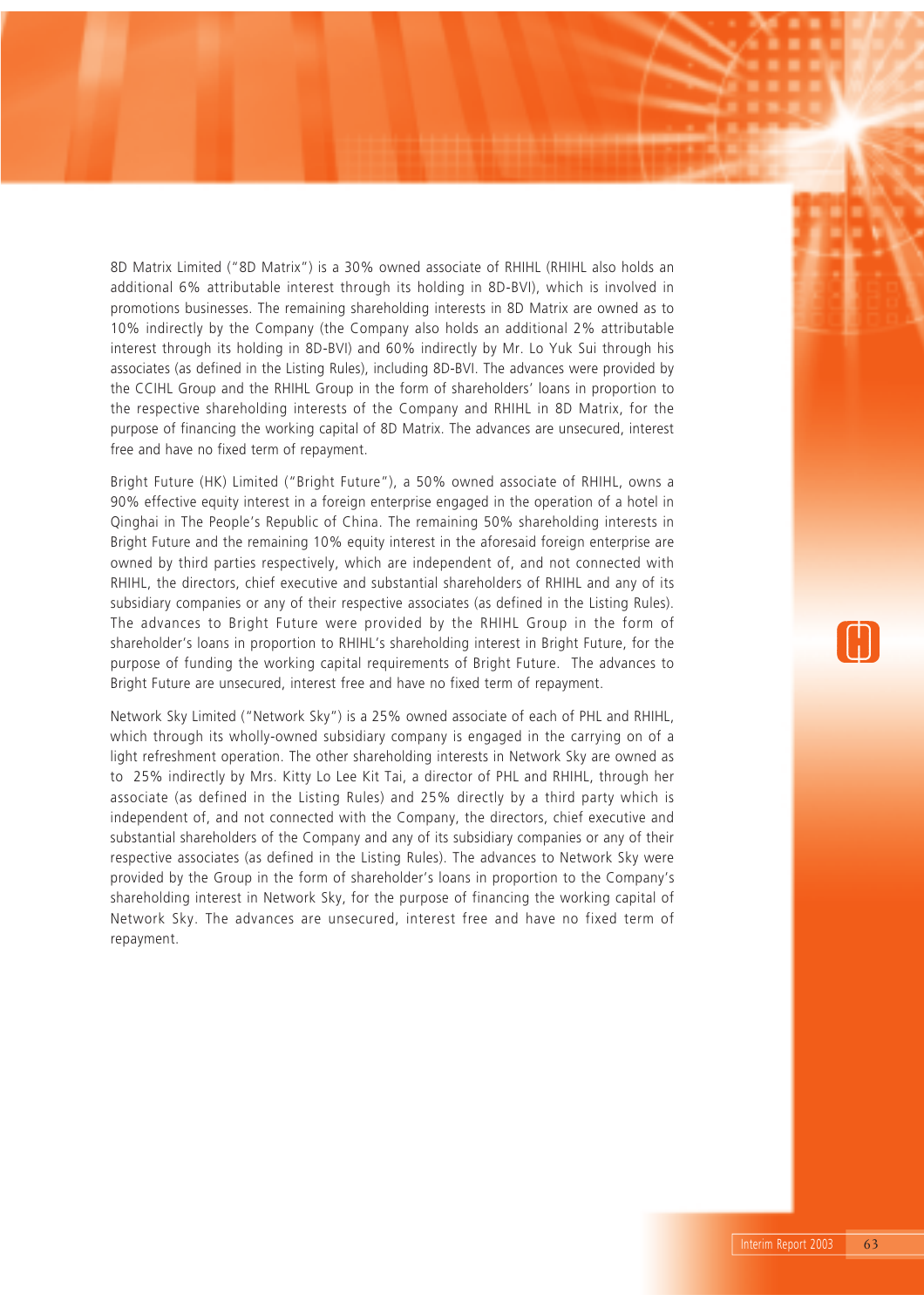As the Company reported a consolidated deficiency in assets of HK\$927.4 million by reference to its latest unaudited condensed consolidated financial statements for the six months ended 30th June, 2003, the calculation of the percentage of the aggregate amount of financial assistance and guarantees mentioned above to net tangible assets is not applicable. Calculated on the basis of the Modified Asset Value, as at 30th June, 2003, the aggregate amount of financial assistance provided to and guarantees given for affiliated companies by the Group in the respective sums of (a) HK\$5,722.3 million (based on the total available amount of the bank facilities to Chest Gain) and (b) HK\$5,478.2 million (based on the drawndown amount of bank facilities to Chest Gain) represented (a) 131.9% and (b) 126.3% of the Modified Asset Value.

A pro-forma combined balance sheet of the abovenamed affiliated companies and the Group's attributable interest in these affiliated companies are presented below:

| Pro-forma<br>combined<br>balance sheet<br>(HK\$'million) | Group's<br>attributable<br>interest<br>(HK\$'million) |
|----------------------------------------------------------|-------------------------------------------------------|
| 1,071.4                                                  | 141.1                                                 |
| 4,975.9                                                  | 595.7                                                 |
| (3,380.2)                                                | (408.5)                                               |
| (6, 582.8)                                               | (800.1)                                               |
| (3, 915.7)                                               | (471.8)                                               |
|                                                          |                                                       |

# *Loan agreements with covenants relating to specific performance obligation of the controlling shareholders (Paragraphs 3.7.1 and 3.7.2 of PN19)*

### *Paragraph 3.7.1 of PN19*

The agreements for the following loans to the RHIHL Group impose specific performance obligations on the controlling shareholders of the Company, PHL and RHIHL:

|                    |            | Outstanding<br><b>Balance of Bank</b><br><b>Facilities as at</b><br>30th June, 2003<br>(HK\$'million) | <b>Final Maturity</b><br>of Bank<br><b>Facilities</b> | <b>Specific</b><br>Performance<br><b>Obligations</b> |
|--------------------|------------|-------------------------------------------------------------------------------------------------------|-------------------------------------------------------|------------------------------------------------------|
| <b>RHIHL Group</b> | (a)<br>(b) | 1,054.2<br>3,732.5                                                                                    | <b>July 2007</b><br>September 2004                    | Note (i)<br>Note (ii)                                |
| Total:             |            | 4,786.7                                                                                               |                                                       |                                                      |

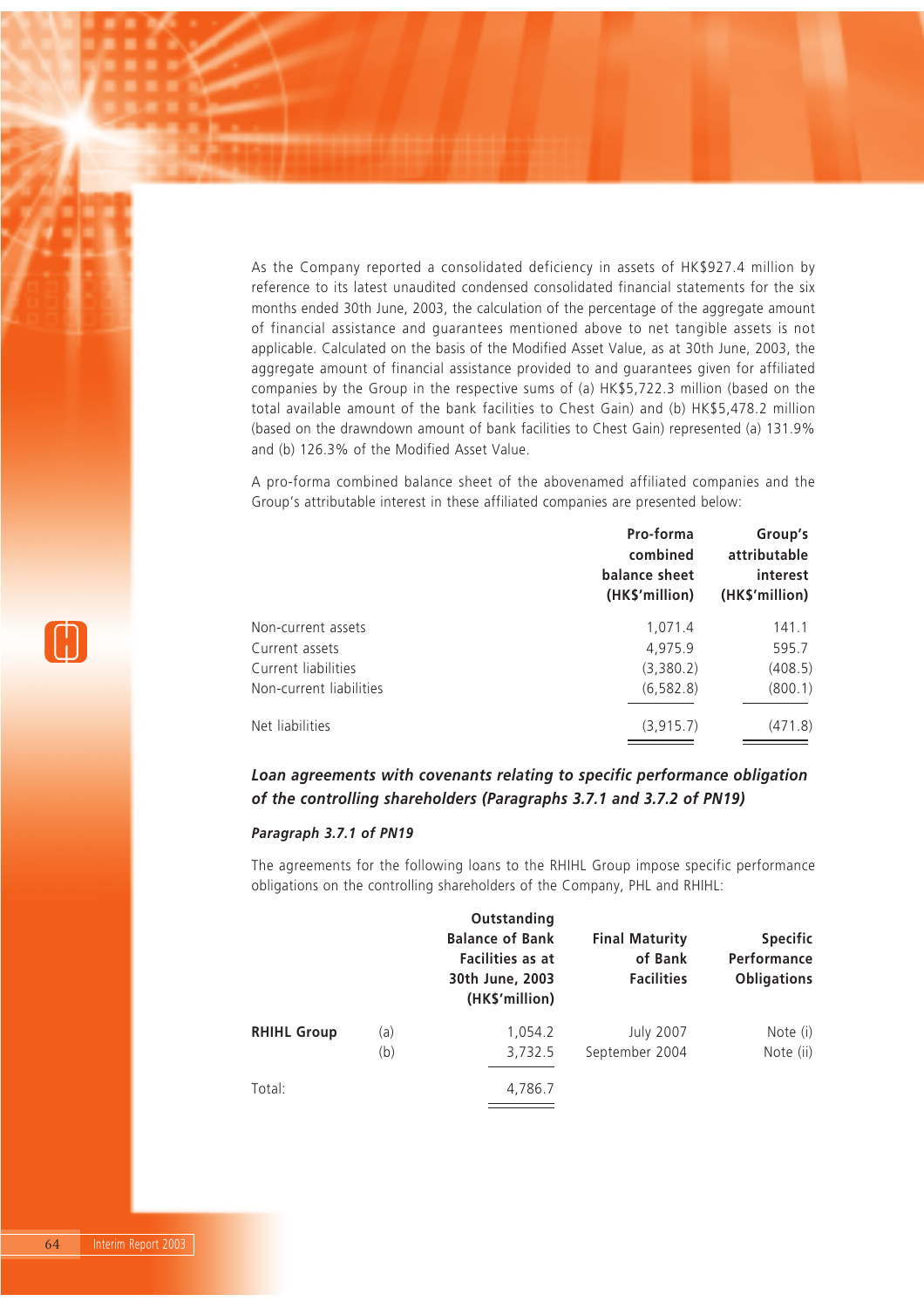#### **Notes:**

- (i) Mr. Lo Yuk Sui, the Chairman and the controlling shareholder of the Company which owns a 66.9% shareholding interest in PHL (which in turn holds a 63.5% shareholding interest in RHIHL), and/or members of his immediate family, or a trust or trusts under which they are beneficially interested (collectively, "Mr. Lo") shall not cease to maintain controlling interest (directly or indirectly) in respect of shareholding (as defined under the Listing Rules) and management control in RHIHL.
- (ii) Mr. Lo shall not cease to maintain controlling interest (whether directly or indirectly) in RHIHL.

Breach of the above specific performance obligations will constitute events of default of the bank facilities. As a result, the bank facilities may become immediately due and payable on demand by the relevant lenders according to the respective terms and conditions of the bank facilities.

### *Paragraph 3.7.2 of PN19*

Details of the financial restructuring proposal relating to the above loan agreements are set out in note 2 to the condensed consolidated financial statements.